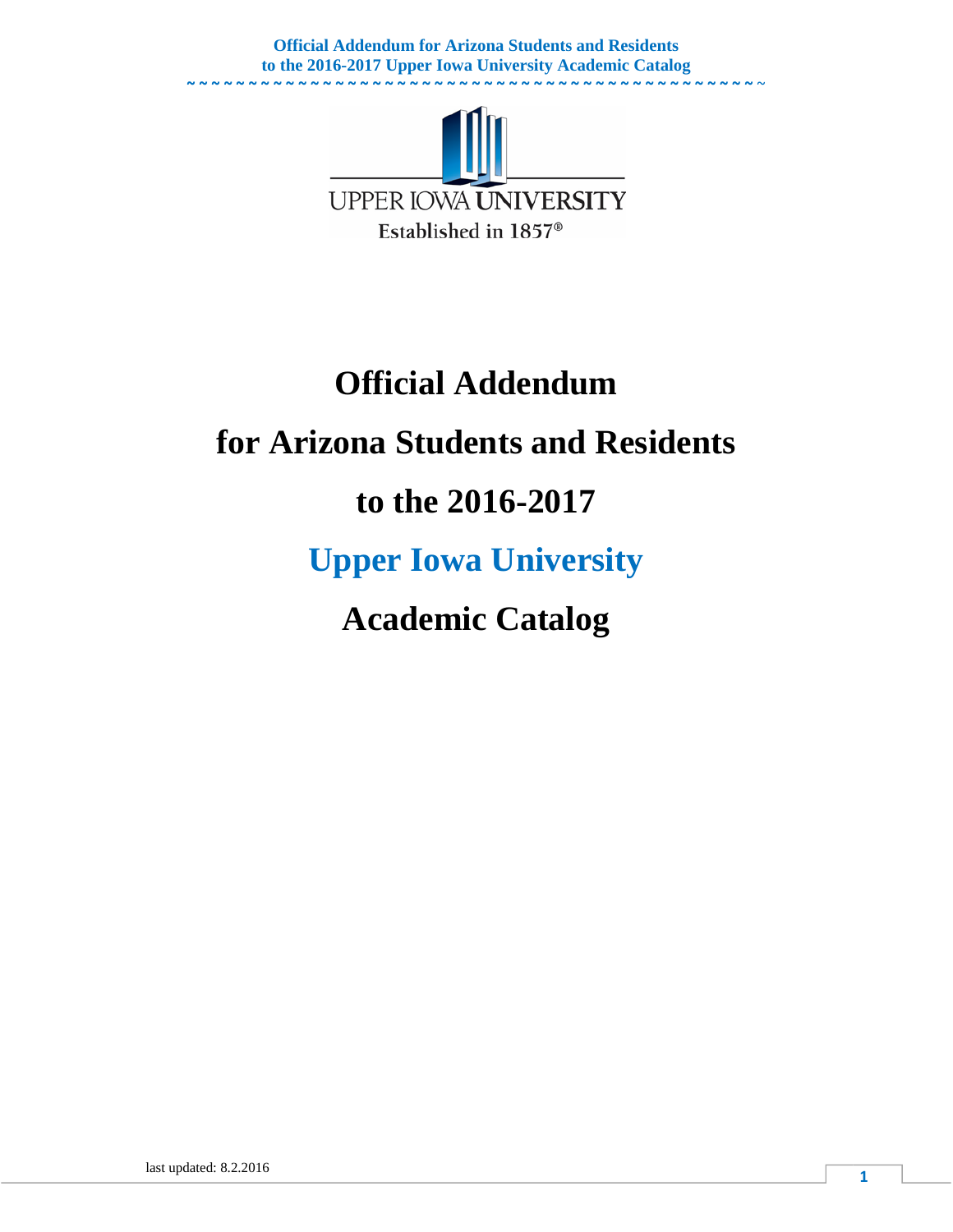#### **Official Addendum for Arizona Students and Residents to the 2016-2017 Upper Iowa University Academic Catalog ~ ~ ~ ~ ~ ~ ~ ~ ~ ~ ~ ~ ~ ~ ~ ~ ~ ~ ~ ~ ~ ~ ~ ~ ~ ~ ~ ~ ~ ~ ~ ~ ~ ~ ~ ~ ~ ~ ~ ~ ~ ~ ~ ~ ~ ~** ~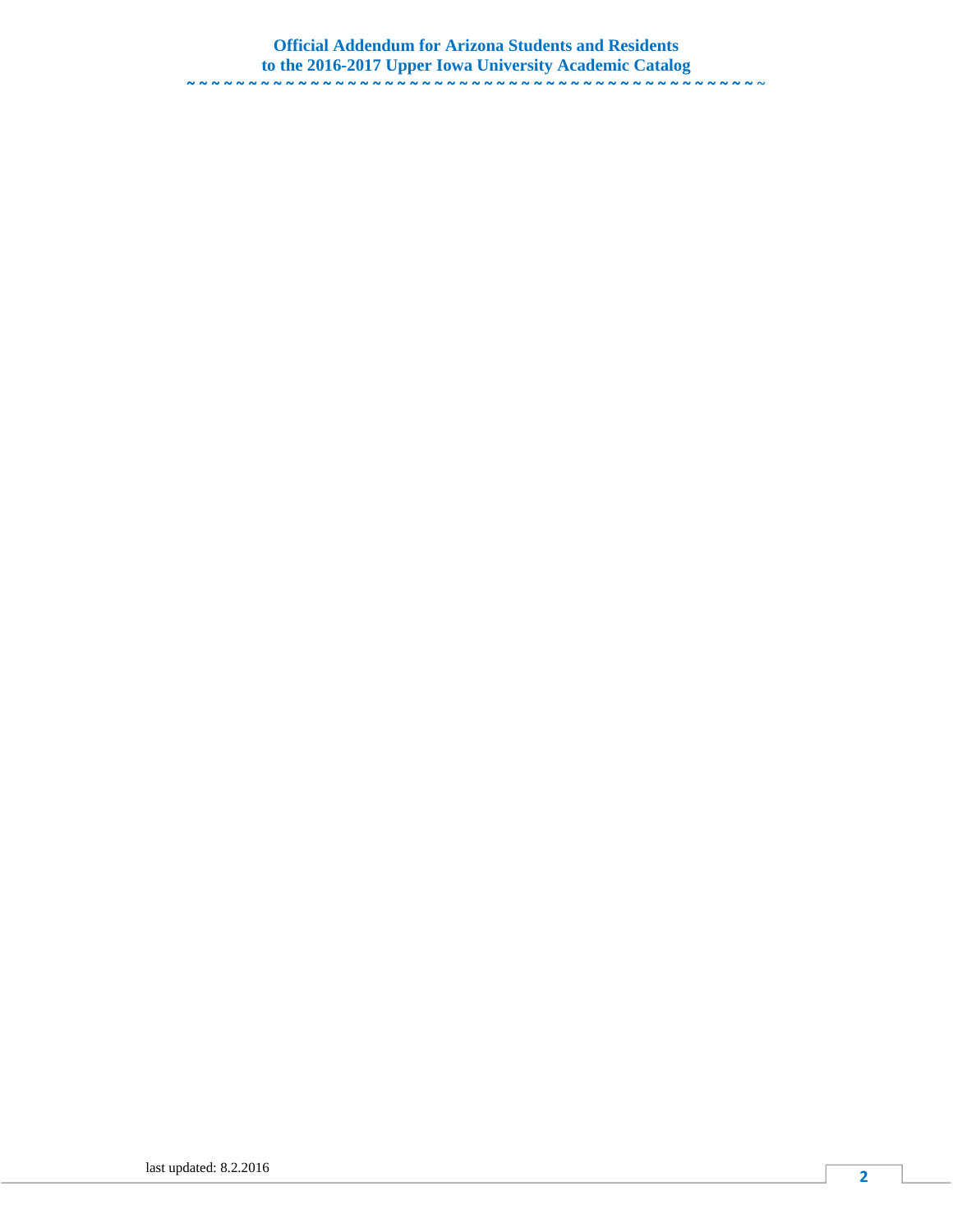#### **Official Addendum for Arizona Students and Residents** to the 2016-2017 Upper Iowa University Academic Catalog

## **Table of Contents**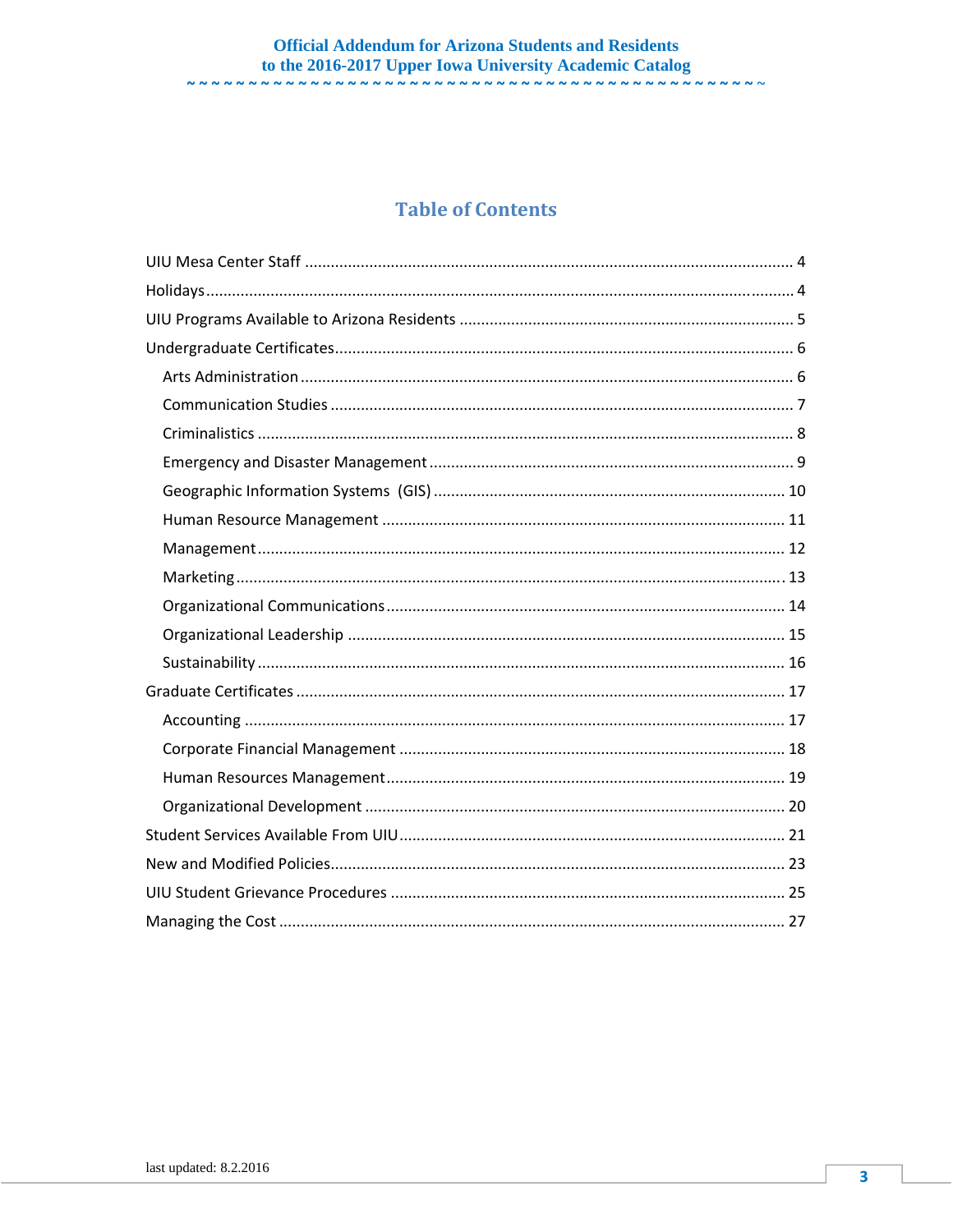## **UIU Mesa Center Staff**

Patricia Johnson Academic Advisor for Nursing

Lisa Spooner Office Manager

Stephanie Tippin Assistant Professor of Nursing

### **Holidays**

Upper Iowa University Academic Centers In addition, UIU centers located and its Center for Distance Education on military bases do not hold do not hold classes on the following classes on these holidays: holidays:

Good Friday Memorial Day Independence Day Labor Day Thanksgiving Christmas

New Year's Day Martin Luther King Day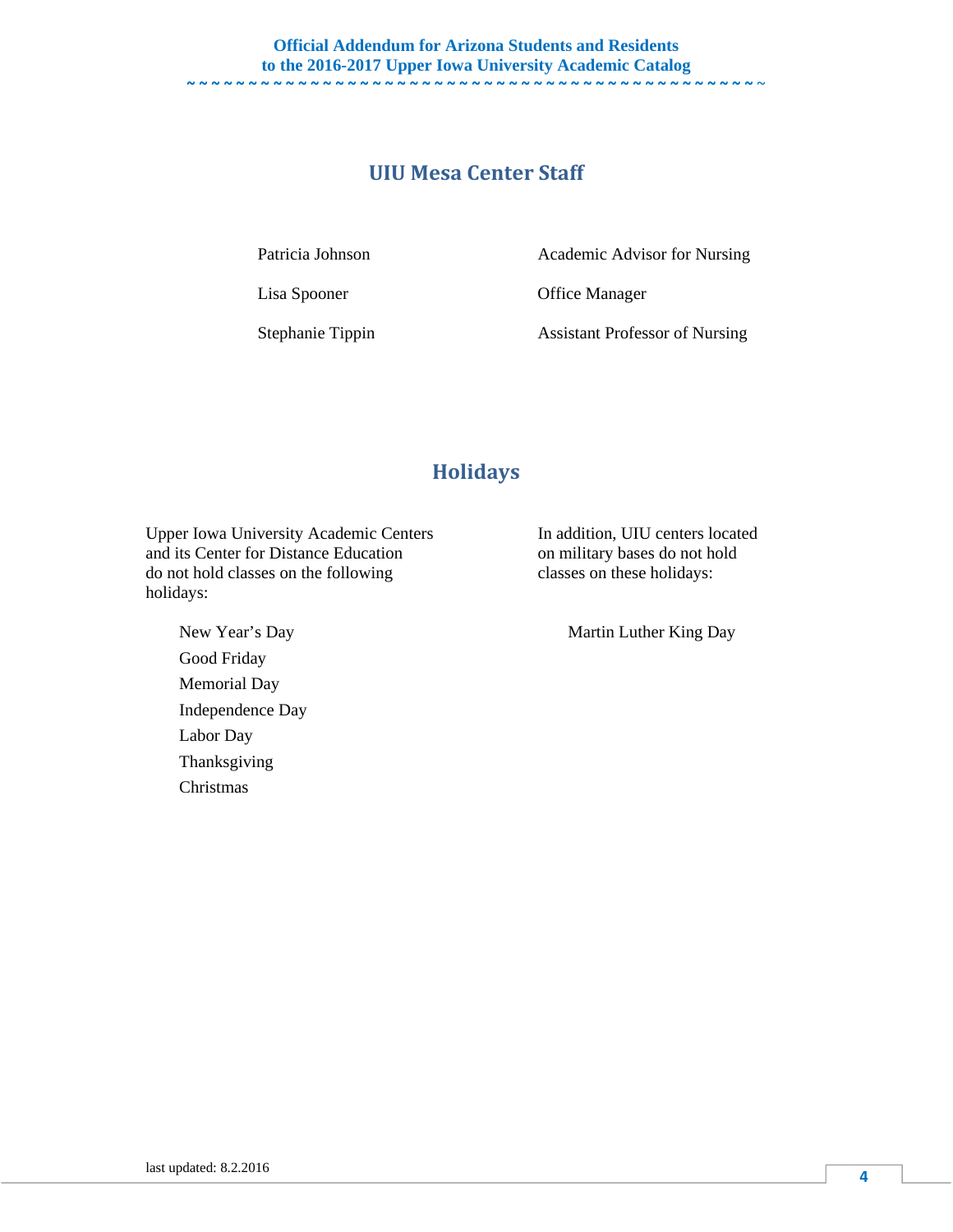| <b>UIU</b> Program                                                | Offered at  | Available via             |
|-------------------------------------------------------------------|-------------|---------------------------|
|                                                                   | Mesa Center | <b>Distance Education</b> |
| <b>AA-Criminal Justice</b>                                        |             | X                         |
| <b>AA-General Business</b>                                        |             | X                         |
| <b>AA-Liberal Arts</b>                                            |             | X                         |
| AA-Psychology                                                     |             | X                         |
| <b>BA-Graphic Design</b>                                          |             | $\mathbf X$               |
| <b>BA-Interdisciplinary Studies</b>                               |             | X                         |
| <b>BA-Liberal Arts</b>                                            |             | $\mathbf X$               |
| <b>BA-Sociology</b>                                               |             | $\mathbf X$               |
| <b>BS-Accounting</b>                                              |             | X                         |
| <b>BS-Business Administration</b>                                 |             | X                         |
| <b>BS-Communication Studies</b>                                   |             | X                         |
| <b>BS-Criminal Justice</b>                                        |             | $\mathbf X$               |
| BS-Emergency & Disaster Management                                |             | X                         |
| <b>BS-Financial Management</b>                                    |             | $\mathbf X$               |
| <b>BS-Health Services Administration</b>                          |             | $\overline{\mathbf{X}}$   |
| <b>BS-Human Resources Management</b>                              |             | X                         |
| <b>BS-Human Services</b>                                          |             | X                         |
| <b>BS-Information Systems</b>                                     |             | X                         |
| <b>BS-Information Technology</b>                                  |             | X                         |
| <b>BS-Liberal Arts</b>                                            |             | X                         |
| <b>BS-Management</b>                                              |             | $\mathbf X$               |
| <b>BS-Marketing</b>                                               |             | $\overline{\text{X}}$     |
| BS-Nursing (RN to BSN) *                                          | X           | X                         |
| <b>BS-Psychology</b>                                              |             | X                         |
| <b>BS-Public Administration</b>                                   |             | X                         |
| <b>BS-Social Science</b>                                          |             | X                         |
| <b>BS-Sociology</b>                                               |             | $\mathbf X$               |
| <b>BS-Software Engineering</b>                                    |             | X                         |
| Undergraduate certificate in Art Administration                   |             | $\overline{\mathbf{X}}$   |
| Undergraduate certificate in Communication Studies                |             | $\overline{\text{X}}$     |
| Undergraduate certificate in Criminalistics                       |             | X                         |
| Undergraduate certificate in Emergency/Disaster Management        |             | X                         |
| Undergraduate certificate in Geographic Information Systems (GIS) |             | X                         |
| Undergraduate certificate in Human Resources Management           |             | $\mathbf X$               |
| Undergraduate certificate in Management                           |             | X                         |
| Undergraduate certificate in Marketing                            |             | X                         |
| Undergraduate certificate in Organizational Communications        |             | $\overline{\mathbf{X}}$   |
| Undergraduate certificate in Organizational Leadership            |             | $\boldsymbol{\mathrm{X}}$ |
| Undergraduate certificate in Psychology                           |             | X                         |
| Undergraduate certificate in Sustainability                       |             | $\mathbf X$               |
| Master of Business Administration (MBA)                           |             | $\mathbf X$               |
| Master of Education (M.Ed.)                                       |             | $\boldsymbol{\mathrm{X}}$ |
| Master of Public Administration (MPA)                             |             | $\overline{X}$            |
| Master of Sports Administration (MSA)                             |             | $\overline{\text{X}}$     |
| Post Graduate certificate in Accounting                           |             | $\overline{\text{X}}$     |
| Post Graduate certificate in Corporate Financial Management       |             | X                         |
| Post Graduate certificate in Human Resource Management            |             | $\mathbf X$               |
| Post Graduate certificate in Organizational Development           |             | X                         |

### **UIU Programs Available to Arizona Residents**

*\* Arizona residents enrolled in this degree program receive a 10 percent discount on tuition.*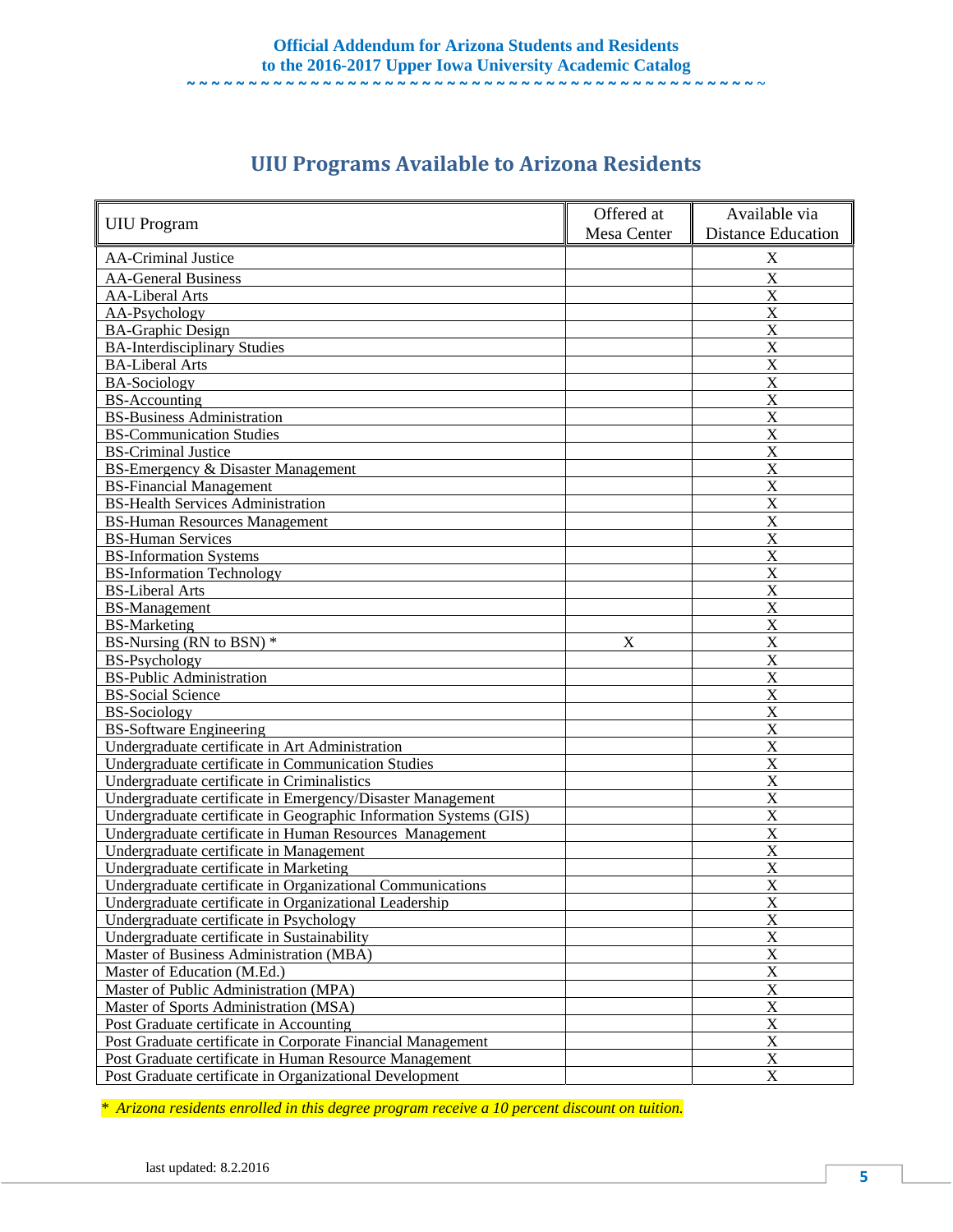### **Undergraduate Certificates**

# **Arts Administration**  Undergraduate Certificate

### **Overview**

Arts and cultural administrators bring energy, connection, sustainability, and impact to the arts at a local, regional, national, and international scale. They combine business strategy with community insights in innovative and resourceful ways connecting artists, the arts, and audiences in ways that transform their communities. Students who complete the Undergraduate Certificate in Arts Administration at UIU will be able to:

- *Demonstrate an understanding of the creative process, how art and artists function in society within the non-profit, public and private sectors*
- *Analyze the economic, political and social environment in which artists and arts organizations operate, including legal, ethical and policy issues*
- *Critique and compare the structure, operations and management of organizations that present or produce artwork on various scales*
- *Outline strategies for marketing, audience development, outreach and community development in the arts*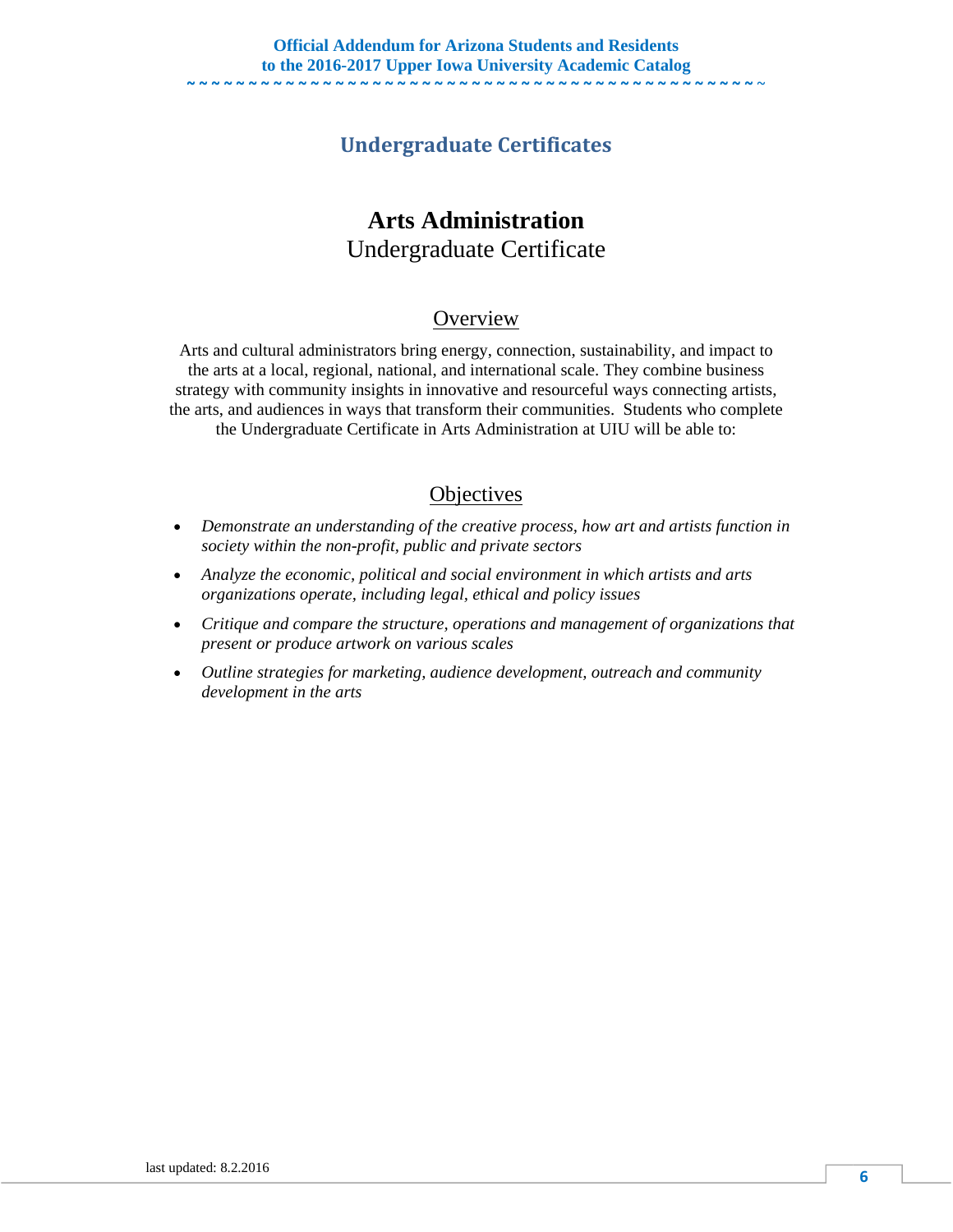# **Communication Studies**  Undergraduate Certificate

### **Overview**

Upper Iowa University's certificate programs are not intended to prepare a learner for a particular occupation but to expand the range of marketable skills and to enhance capacity for vertical or lateral movement within an existing corporate hierarchy. The Communication Studies certificate is intended to enhance communication skills in both public and interpersonal environments.

- *Examine and apply the theoretical principles and processes of public speaking.*
- *Be introduced to a variety of theories from multiple communication contexts.*
- *Further develop communication, research, and presentation skills.*
- *Evaluate the unique role and responsibility of mass communication in a democracy.*
- *Analyze issues and controversies surrounding the effects of the industry in society at large.*
- *Increase understanding of the major theories specifically relevant to business and professional communication.*
- *Understand the strategy, concepts, and techniques involving the marketing function in organizations.*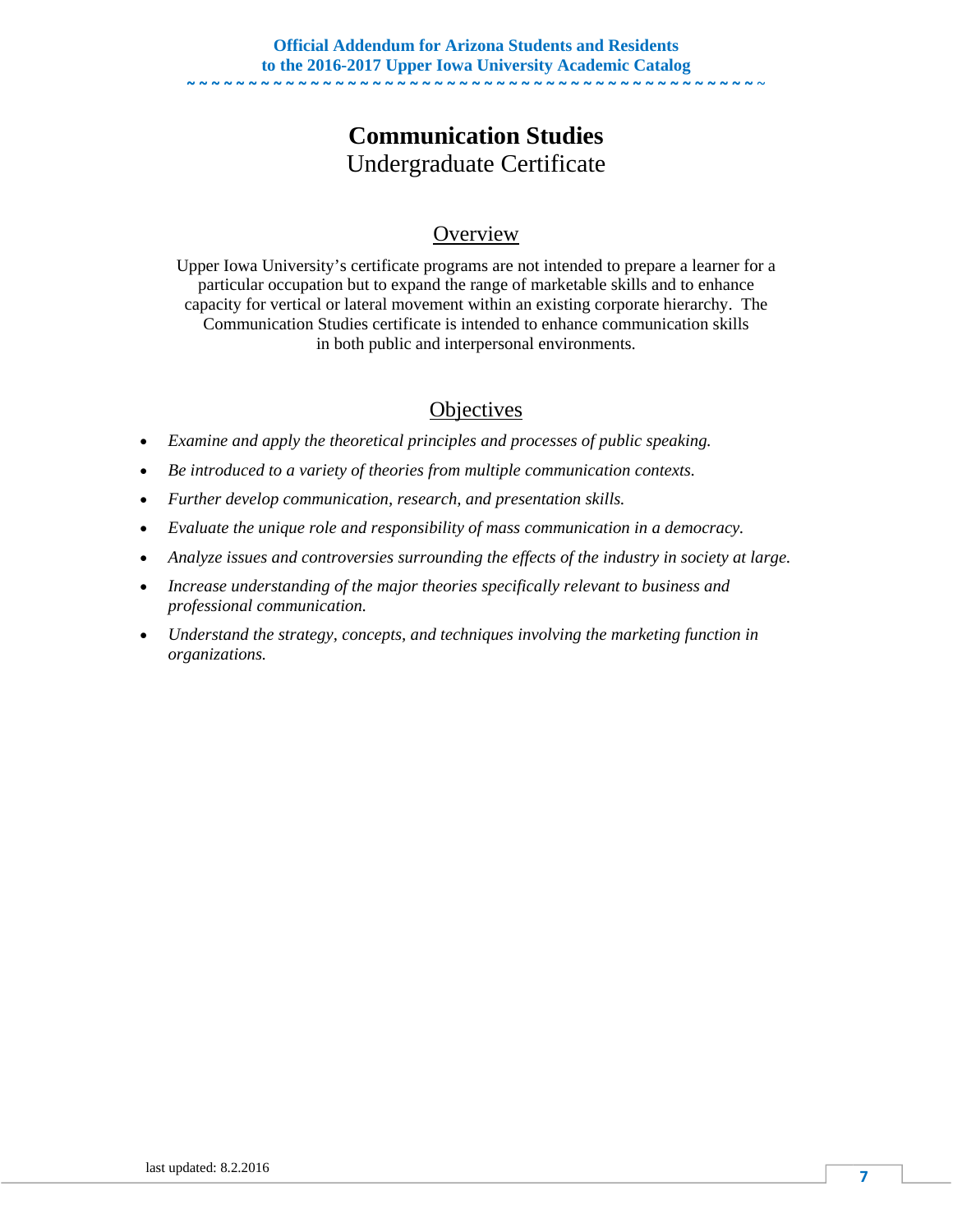# **Criminalistics**  Undergraduate Certificate

#### **Overview**

The Criminalistics certificate is available for individuals seeking an introduction to the crucial role played by forensic science in providing scientific and foundational information for investigations and to the courts. The courses required for this certificate will provide a foundation for understanding the importance of recognition, identification, individualization, and evaluation of physical evidence in legal proceedings through the application of the natural sciences. Scientific discoveries along with advances in technology have increased the accuracy of forensic results and thus the pursuit of justice. Therefore, it is necessary that individuals who are either currently employed or are seeking future employment in the field of Criminal Justice be educated and trained in the basics of crime scene investigation procedures and evidence collection. Local, state and national law enforcement agencies, along with private detectives, attorneys and judges, rely heavily on the work of the professionally trained forensic specialist.

- *Understand the general practices and procedures encountered in the field of forensic science.*
- *Apply scientific methodology and design and carry out appropriate experiments to answer questions of forensic interest.*
- *Understand the professional practices and ethical concerns in the field of forensic science, as well as the laws and restrictions governing the processing of evidence.*
- *Understand the procedures used in criminal investigation as well as those used for processing evidence.*
- *Evaluate and plan investigative strategies for criminal cases.*
- *Identify current issues in criminal investigation.*
- *Understand the science of psychology, and how psychologists obtain knowledge of human behavior.*
- *Understand psychological terms and theories.*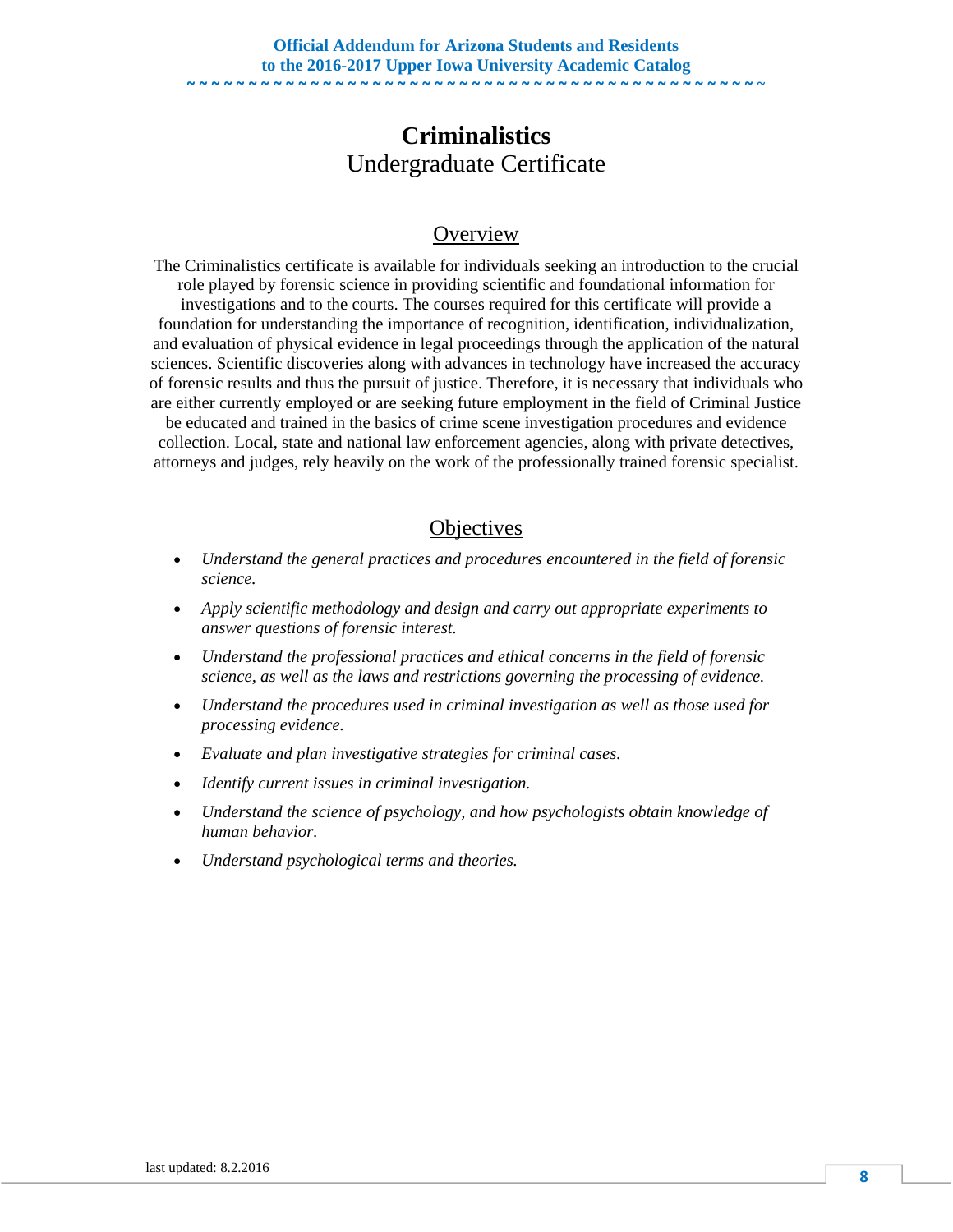# **Emergency and Disaster Management**  Undergraduate Certificate

### **Overview**

The certificate in Emergency and Disaster Management is applicable to both the public and private sectors, with the courses providing a foundation for the rapidly growing field of emergency and disaster management. Various theories, concepts, and contemporary practices will be examined, thereby providing an understanding of crises within an intergovernmental framework. Students prepare for private sector and governmental continuity planning positions by learning about the far-reaching impacts that disasters have on human lives. Certificate holders can enter careers in government agencies, private businesses and humanitarian organizations, assisting individuals, businesses, governments and nonprofit organizations prepare for, respond to and recover from disasters such as floods, tornadoes, hazardous materials spills, terrorist attacks and epidemics.

### **Objectives**

- *Identify and understand the principles, as well as political and policy basis, or emergency management.*
- *Be able to describe the immediate post-impact behavior of individuals and organizations and the effectiveness of the Incident Command System.*
- *Understand the concept of crises management capabilities and disaster subcultures, the principles of effective disaster planning, and the structure and organization of emergency planning within the local emergency management agencies*
- *Understand the theories and practical application of post-disaster management activities.*
- *Be able to identify the legal and economic issues behind disaster assistance programs at the Federal, state, and local levels as they are applied to individuals, businesses, and special populations within the community.*

 *Depending on elective chosen:* 

- *Learn to develop emergency policies, plans, and procedures that ensure effective response.*
- *Understand the various ways that individuals can react to natural disasters as well as terrorist mass-casualty incidents.*
- *Define the costs and benefits of mitigation in social, economic, political, and environmental dimensions; explain the essential elements of a mitigation program including legal authority, fiscal capacity, political will, and technical ability; be able to analyze the broader context of mitigation imperatives, problems and barriers as well as policy trends related to hazard mitigation.*
- *Understand the characteristics of realistic and effective contingency, response, business recovery, and crisis management plans and discuss the purpose, value, and types of exercises and training needed to support an effective crisis management, disaster recovery, and organizational continuity program.*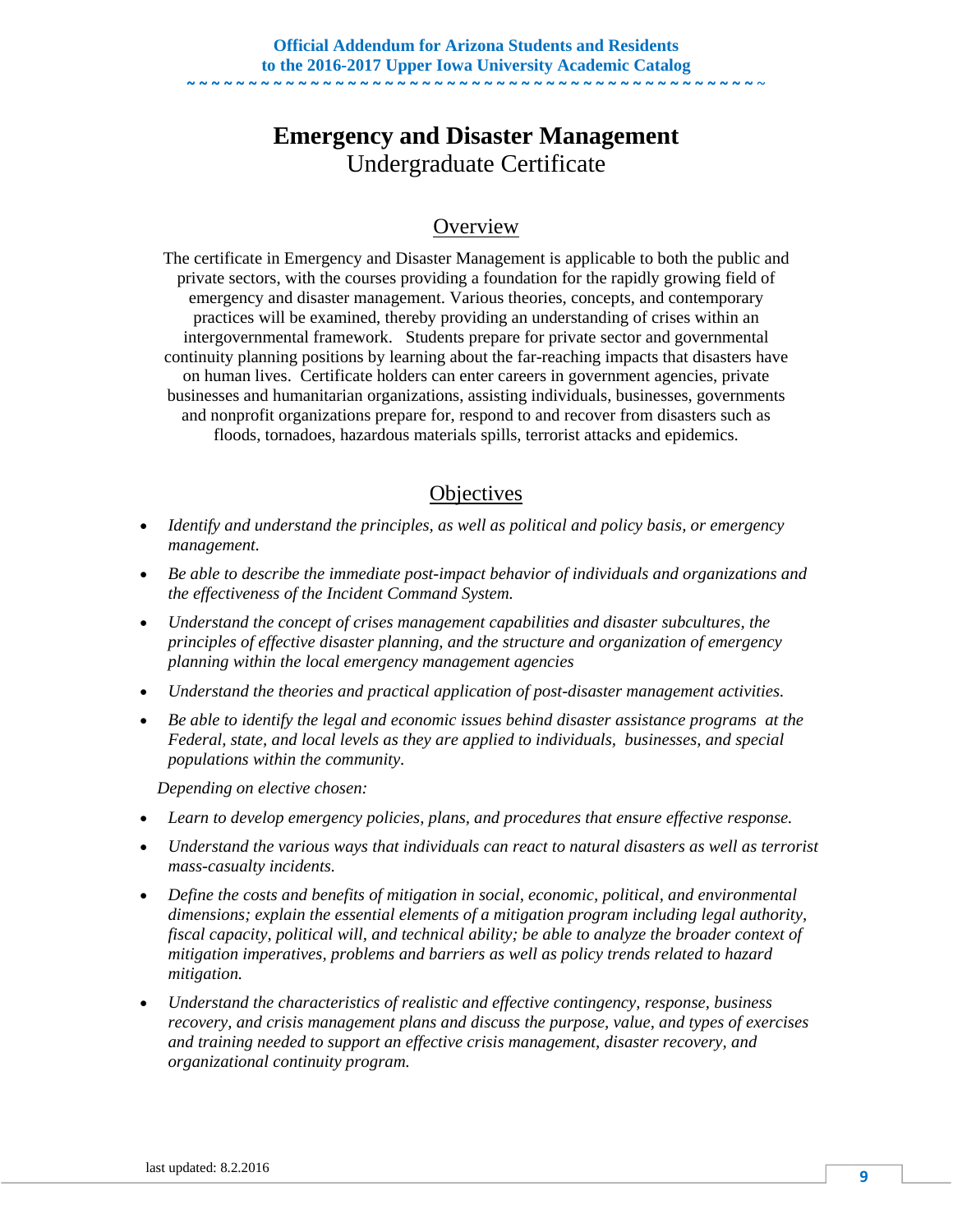# **Geographic Information Systems (GIS)**  Undergraduate Certificate

### **Overview**

The Geographic Information Systems (GIS) certificate course of study includes the intellectual understanding of spatial reasoning and analysis, as well as hands-on training with industrystandard tools and technologies. This study focuses on incorporating and analyzing spatial data for mapping, planning, and other resources. The rapidly expanding application of spatial technologies across many fields is evident. GIS technologies and spatial analysis are used extensively in many career fields and academic disciplines, including conservation, natural resources and urban planning, agriculture, public health, emergency management, geography, and business; the application of GIS in K-12 education is also growing rapidly. Military students with backgrounds in logistics may find this certificate attractive in advancing in their military careers or entering the civilian workforce.

- *Describe and give examples of how the physical environment interacts with and influences human landscapes, both historically and currently.*
- *Describe, explain and critically analyze current socio-economic, cultural, and political issues within the context of world regions.*
- *Apply spatial reasoning and geographic techniques to answer questions and solve problems in geographic contexts.*
- *Demonstrate mastery of key geospatial and cartographic terms.*
- *Demonstrate mastery of GPS and GIS technologies.*
- *List and describe the principles and techniques used in remote sensing.*
- *Plan, execute, and present findings from a GIS modeling project using remotely sensed imagery at an intermediate level.*
- *Illustrate geographic concepts through the appropriate use of cartographic products.*
- *Demonstrate mastery of concepts related to the electromagnetic spectrum and its interactions with the atmosphere, surface objects, and sensors.*
- *Demonstrate knowledge, specialized understanding of processes, and application of methods within at least one advanced subject area in the natural sciences that is relevant to past and/or current environmental issues and concerns.*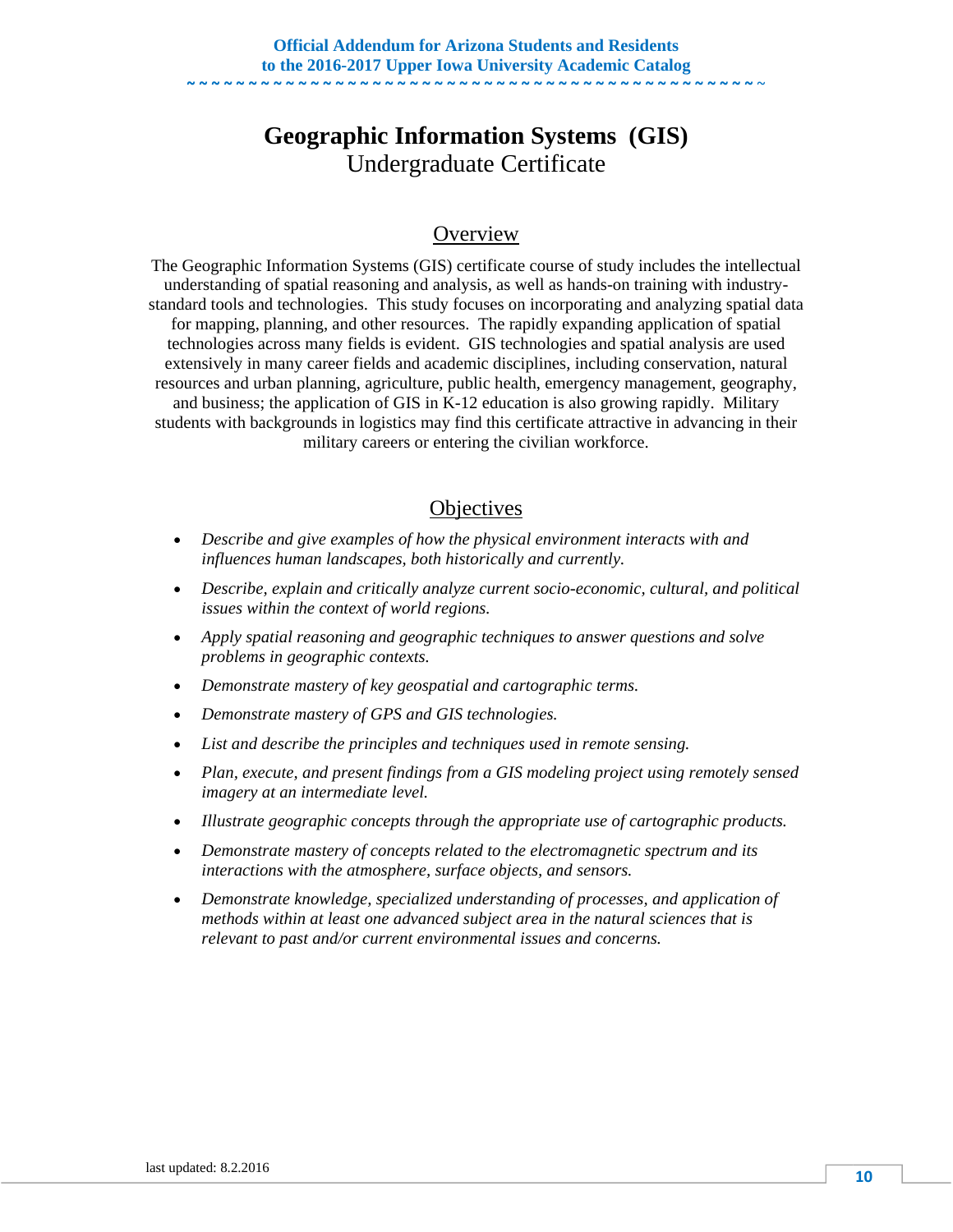# **Human Resource Management**  Undergraduate Certificate

### **Overview**

The Human Resources Management certificate is designed to provide an understanding of the essential areas of human resources to meet the needs of organizations in the 21st century. Certificate holders can obtain an entry level position, make a lateral move, or provide the in-depth knowledge into benefits, training or payroll administration capacity in any organization.

- *Understanding the business environment including planning; organizing; leading and controlling.*
- *Reviewing the interaction of the personnel functions and the objectives of an organization.*
- *Learning how to manage the training function in organizations with an examination of successful and unsuccessful training practices.*
- *Designing benefit plans including understanding of insurance programs, employersponsored pension plans; and the integration of government and employer-sponsored retirement benefits into an individual's retirement planning.*
- *Engaging in labor relations through the interactions between organized labor unions and company management.*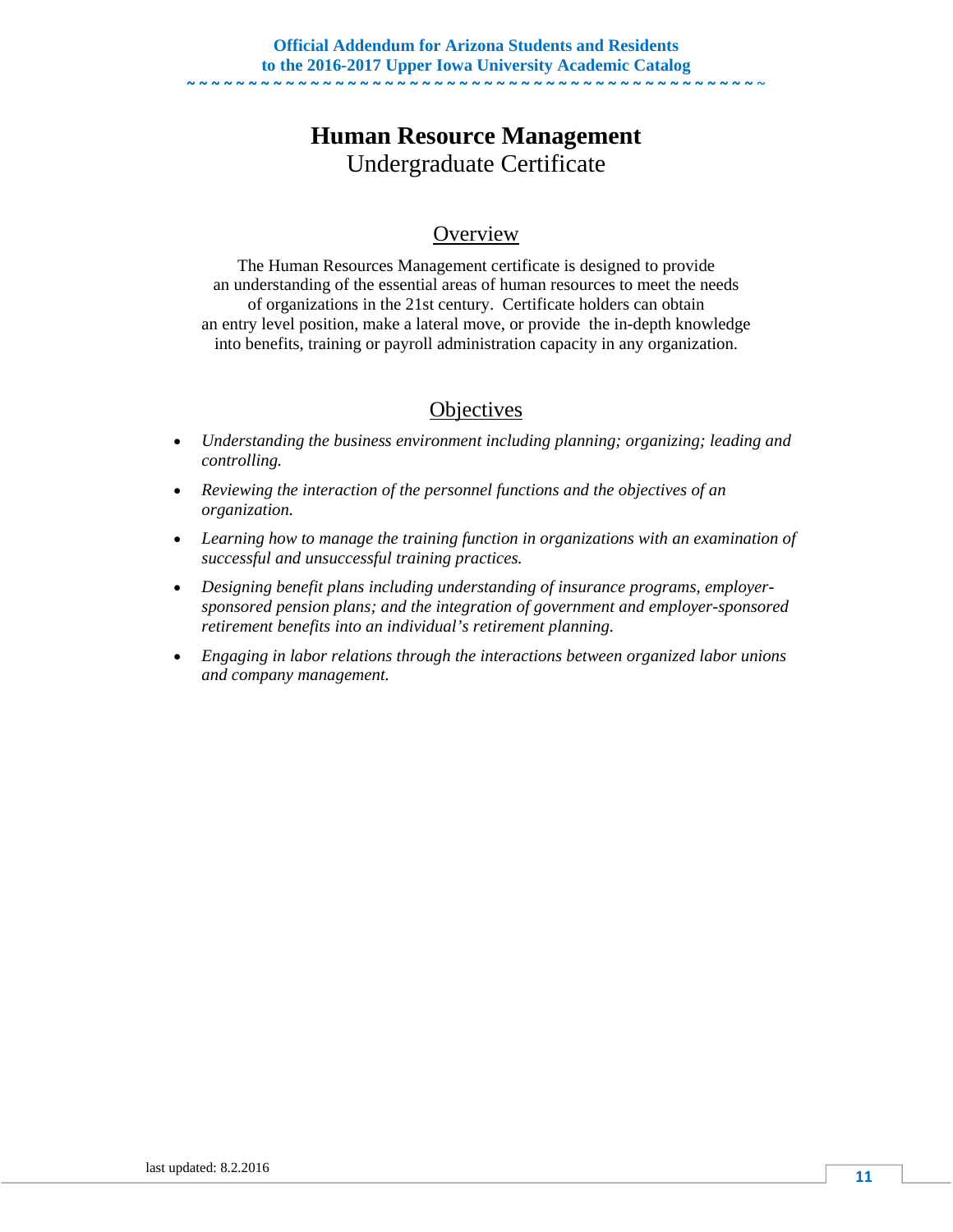# **Management**  Undergraduate Certificate

### **Overview**

The Management certificate draws on business core courses to give a broad, general exposure to business. It is designed to provide employment skills for a wide range of jobs and help provide a bridge to the business world for nonbusiness majors. Additionally, for those already working in the business field, this certificate can enhance their general business acumen and leadership skills, support the working knowledge or learn what's new in business since they were last in school. As both start-ups and established companies strive to succeed in domestic and global markets, business managers are in great demand in many areas, including: retail store management, sales and marketing, sales support and customer service, human resources, general and administrative services, industrial relations, information systems and technology, purchasing, public relation, and advertising,

- *Understand modern management theory, including both functional and behavioral approaches.*
- *Be able to recognize the distinctive set of problems encountered in the work environment; be able to apply various theories in making ethical decisions.*
- *Understand the influence of culture on international management, and how managers in multinational organizations address such issues as strategic analysis, organizational structure, global coordination and control, communications, inter-organizational cooperation, and human resource management.*
- *Understand the policies and procedures in personnel administration in American business. Depending on elective chosen:*
- *Understand the supervisory process, its fundamental concepts, principles, and dynamics.*
- *Understand the role of the leader in relation to various leadership theories and definitions.*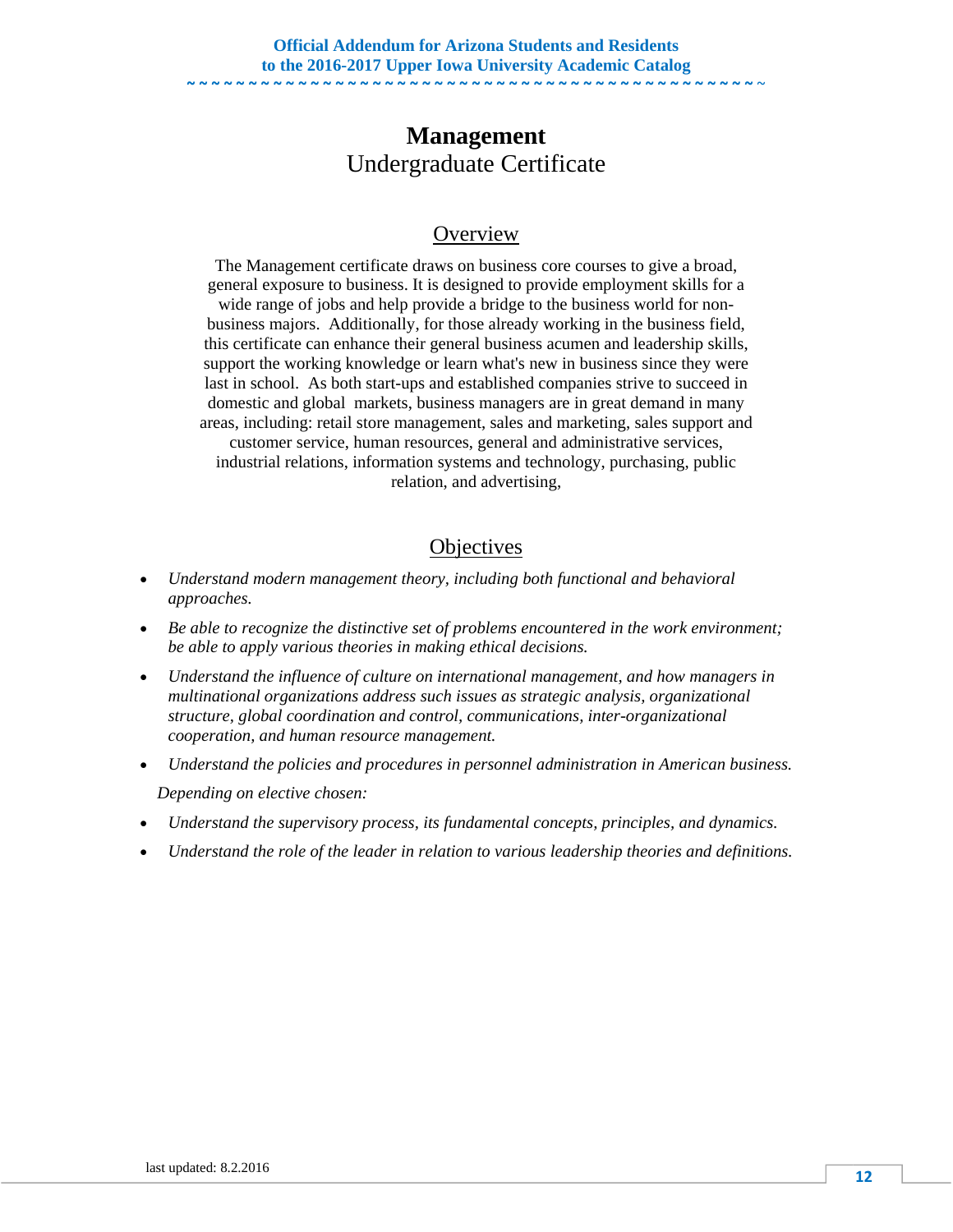# **Marketing**  Undergraduate Certificate

### **Overview**

UIU's Marketing certificate is designed to provide students with the credential and skills needed to enter or advance careers in advertising, marketing and customer relations. The goal is to provide a strong foundation of the core concepts of marketing that can be immediately applied in a range of businesses. With a certificate in Marketing, students are prepared to step into positions such as account executive, account manager, marketing manager, marketing assistant, marketing coordinator, PR professional and more.

### **Objectives**

 *Understand basic management principles including the product mix/marketing variables for the consumer, business-to-business, service, and retail markets; the key steps involved in a new product introduction; the emerging perspectives and new paradigms related to the four P's of Marketing (Product, Price, Place and Promotion); and Integrated Marketing Communications tools.* 

 *Depending on electives chosen:* 

- *Be able to apply marketing theory and principles to the service industry.*
- *Understand basic personal selling techniques as well as the recruitment, training, motivation and management of a sales force.*
- *Understand the operation of retail marketing institutions as well as how consumer orientation affects facility location decisions, buying, pricing, staffing, promotion, and management.*
- *Understand the consumer decision-making process and behavior.*
- *Understand advertising and its role in marketing; understand the formulation of objectives for advertising programs.*
- *Understand the strategy, concepts, and techniques involving the marketing function in organizations.*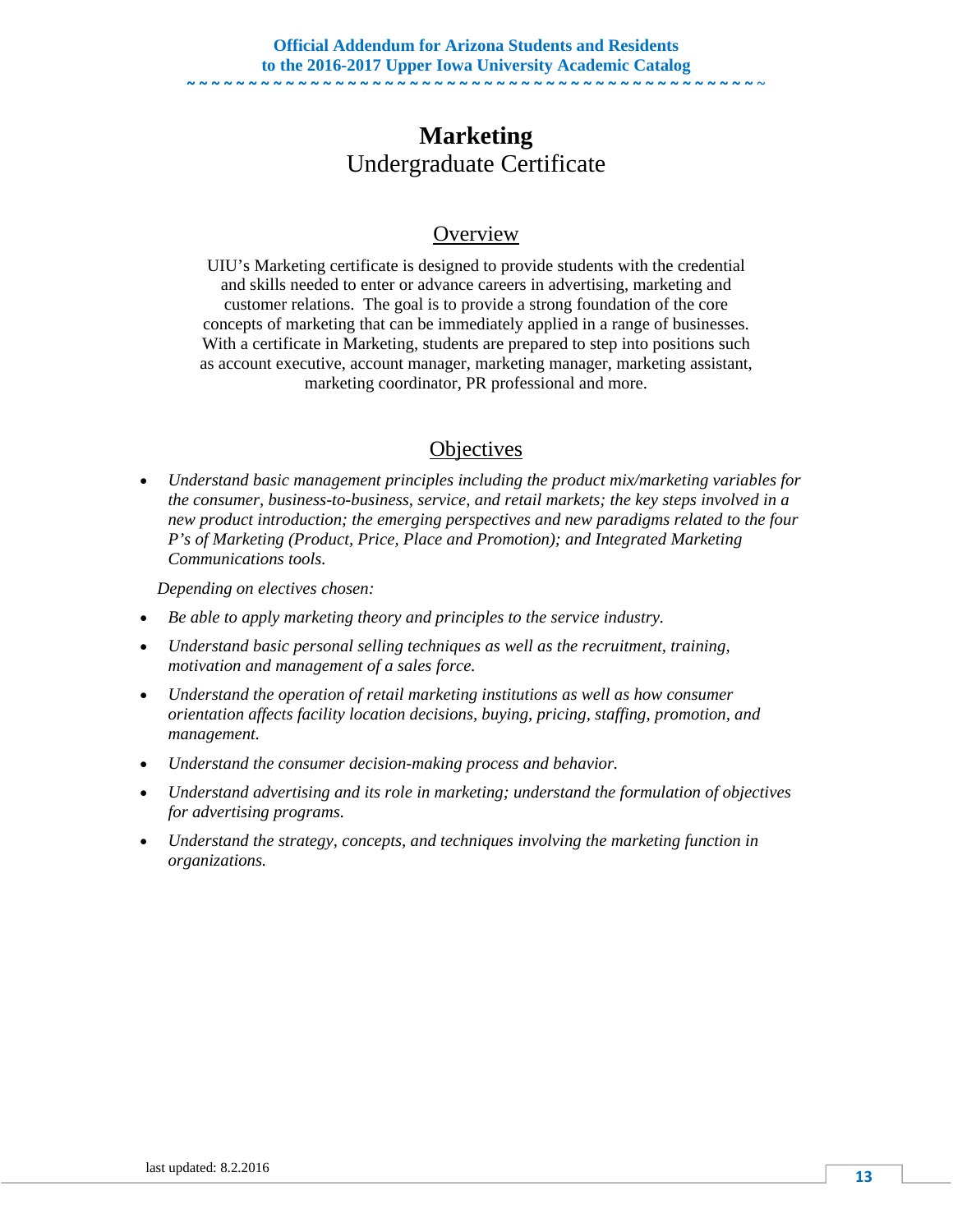# **Organizational Communications**  Undergraduate Certificate

### **Overview**

The Organizational Communication certificate provides an integrative approach to the study of oral and written communication, especially as it applies to the workplace. It is designed for individuals interested in mastering the professional communication skills necessary for success in today's busy work environment. The certificate provides a strong foundation from which to launch any number of careers. Organizational Communication provides excellent preparation for jobs in government, higher education,

human resources, consulting, social services, business, and law.

- *Ability to identify and analyze communications goals, messages, and behaviors of individuals and groups.*
- *Understanding of how groups develop and group dynamics as well as key issues related to group structure, conflict, and change.*
- *Understand how leader effectiveness impacts a group.*
- *Develop communication skills needed in conflict resolution; develop techniques needed to be an effective mediator and negotiator.*
- *Ability to identify social factors that trigger conflicts and/or cause them to escalate.*
- *Understanding of basic communication theories, the communication process, and organizational models.*
- *Ability to critically assess the effectiveness of communication styles, methodologies, processes, and practices within an organization.*
- *Demonstrate business communication skills in independent and collaborative situations.*
- *Ability to recognize the nuances of written and oral communication practices in a global context.*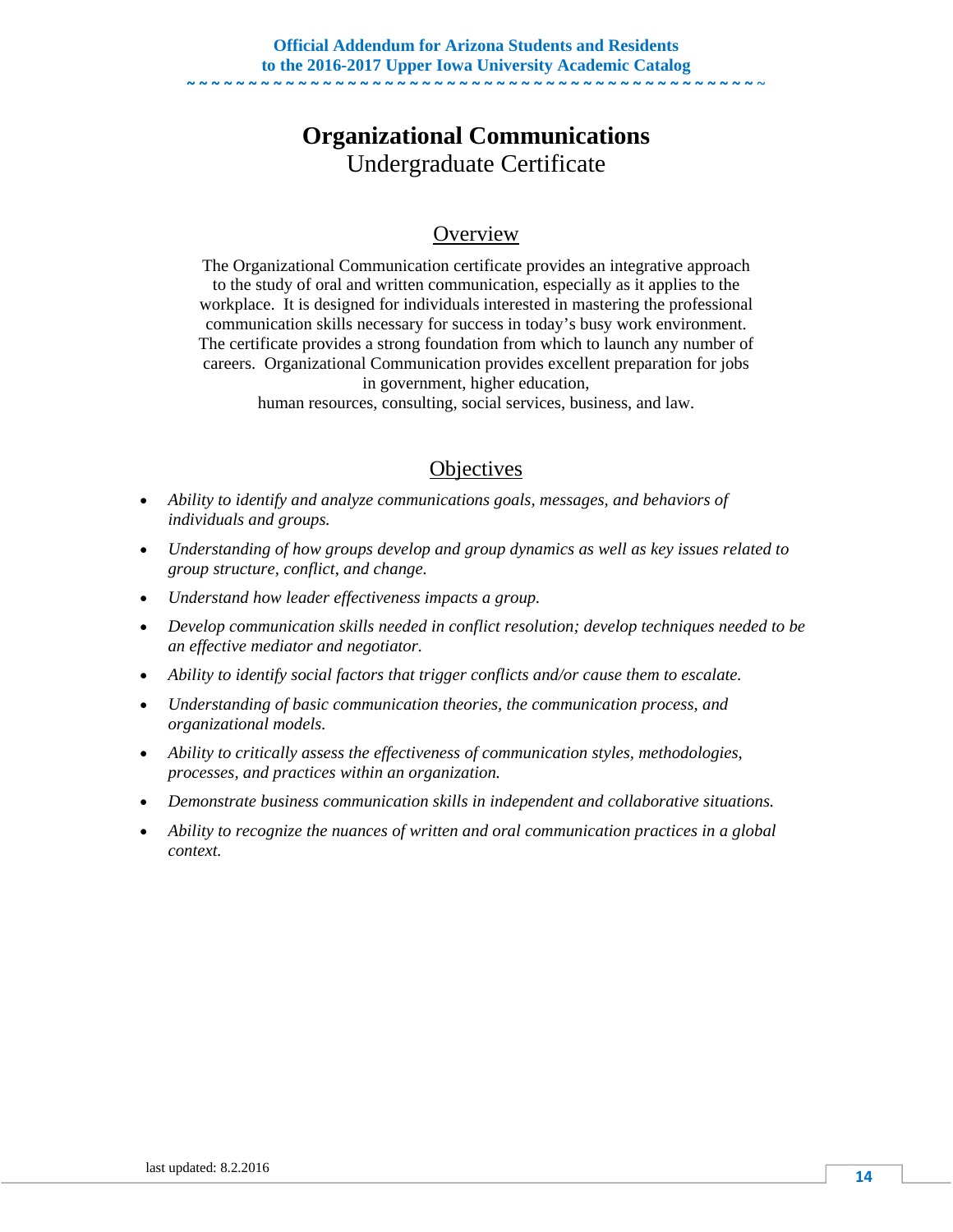# **Organizational Leadership**  Undergraduate Certificate

### **Overview**

Organizational leadership involves making productive changes within an organization and helping people improve the way they work. UIU's Organizational Leadership certificate provides the opportunity to understand how organizations function (and how individuals function in their roles within organizations) in order to improve productivity. These skills prepare students for a career in a variety of fields, including human resource management, business, sales, and insurance, as well as labor relations manager, special events coordinator, business owner, medical officer manager or sales supervisor.

- *Develop an understanding of key components for leadership, motivation, and empowerment of others.*
- *Gain an understanding of, and ability to apply, strategies for effective management of change processes and initiatives.*
- *Develop an understanding of corporate social responsibility and its impact on organizational effectiveness.*
- *Understand the business environment including planning; organizing; leading and controlling.*
- *Understand the supervisory process, its fundamental concepts, principles, and dynamics.*
- *Understand the role of the leader in relation to various leadership theories and definitions.*
- *Be able to recognize the interdepartmental and interpersonal relationships within an organization and describe their effects on organizational and individual performance and evaluate various individuals' roles in the success of failure of the organization.*
- *Be able to assess an organization's culture, environment, and operational effectiveness. Depending on elective chosen:*
- *Be able to differentiate between various theories of ethics.*
- *Be able to identify and discuss ethical issues in business situations.*
- *Be able to describe the nature of entrepreneurship and the role of small business in the economy, and to identify the resources needed to establish and operate a small business enterprise.*
- *Be able to list and discuss the managerial, marketing, and financial aspects that must be considered in a small business/entrepreneurial venture.*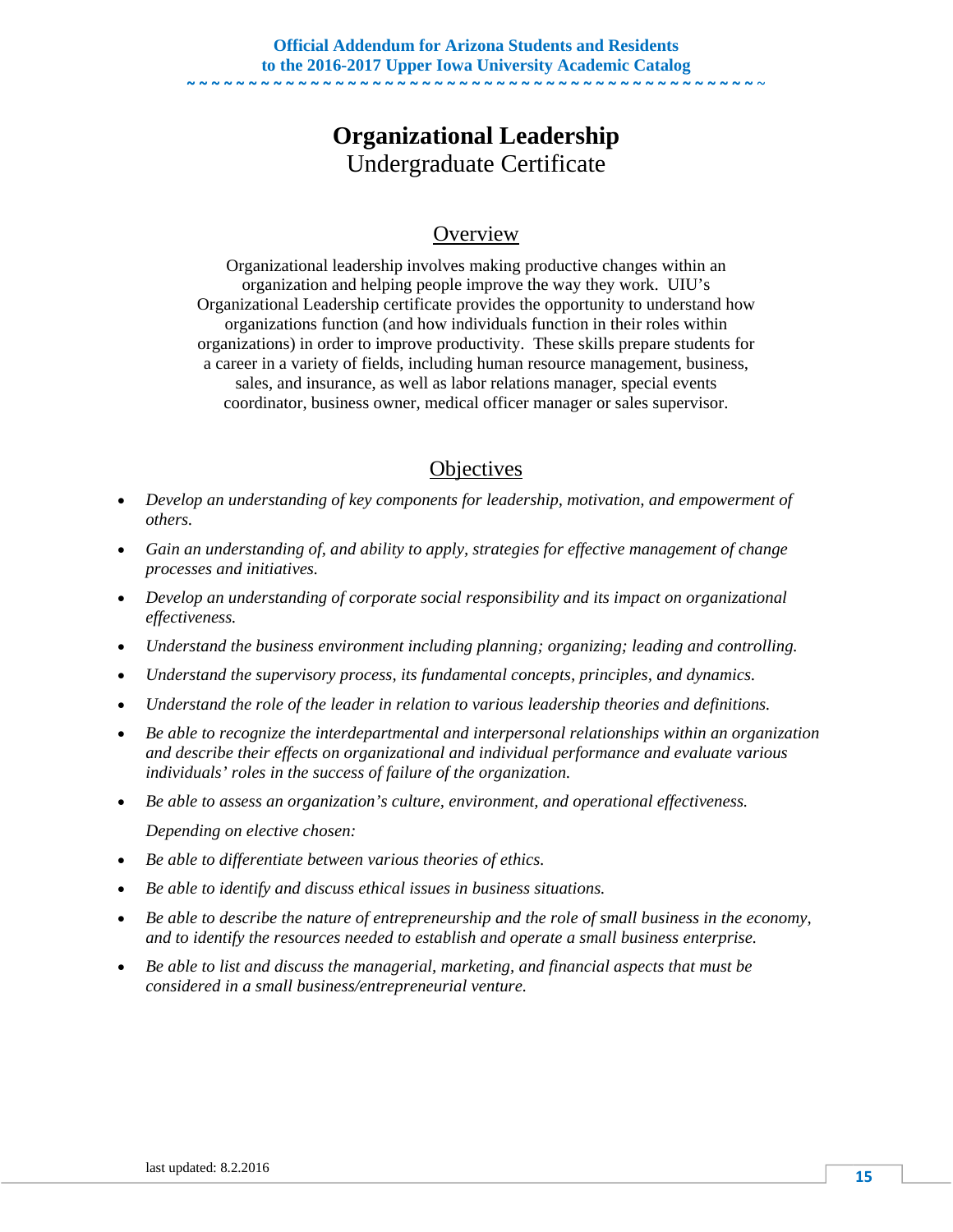# **Sustainability**  Undergraduate Certificate

### **Overview**

Earth's ecosystems provide air, water, food, and shelter necessary to the survival of humans and other organisms, and the impacts of human activities on these systems are increasingly evident. In many career fields, as well as in our personal lives and choices, we are challenged to meet the needs of the present population without compromising the ability of future generations to meet their own needs. The Sustainability Certificate includes a basis in philosophy and is focused around an interdisciplinary science-based approach. Students pursuing the Sustainability Certificate will examine the concepts, principles and practices of sustainability, develop and explain their own personal philosophy and viewpoint related to sustainability, and use a systems approach to identify and investigate alternative strategies that support environmental health and ecological productivity within social and cultural contexts.

- *Describe and give examples of significant theories and philosophers that have shaped the way human beings perceive their relationship to Earth and place in the universe, and the influence of these today on various worldviews and perspectives relevant to sustainability.*
- *Develop, explain, and critically analyze a personal philosophy and viewpoint related to sustainability, and explain how it is applied in decision-making and practical situations pertinent to sustainability.*
- *Demonstrate mastery of terminology, concepts, principles, and practices relevant to sustainability and sustainable development.*
- *Describe and explain the development of scientific understanding of sustainability and the impacts of human activities, including use of fossil fuels, on global climate, land use and biogeochemical cycles, with an emphasis on the effects of human activities on the current and future viability of natural ecosystems.*
- *Describe and explain the application of scientific methodologies, accumulation of scientific knowledge, and on-going scientific research in developing explanations and predictions, and in meeting environmental and resource challenges.*
- *Investigate and critically analyze opportunities for achieving balance between economic growth and the need for the protection of natural systems and the ecosystem services they provide.*
- *Use a systems approach based on logical reasoning and supported by scientific evidence, to plan and execute a critical assessment of the sustainability of a community, industry, business or organization within the context of a specific region.*
- *Identify, develop, and present alternative strategies for that entity, including technological innovations, policies, and practices, that support ecological and environmental health, a vibrant economy, and social justice.*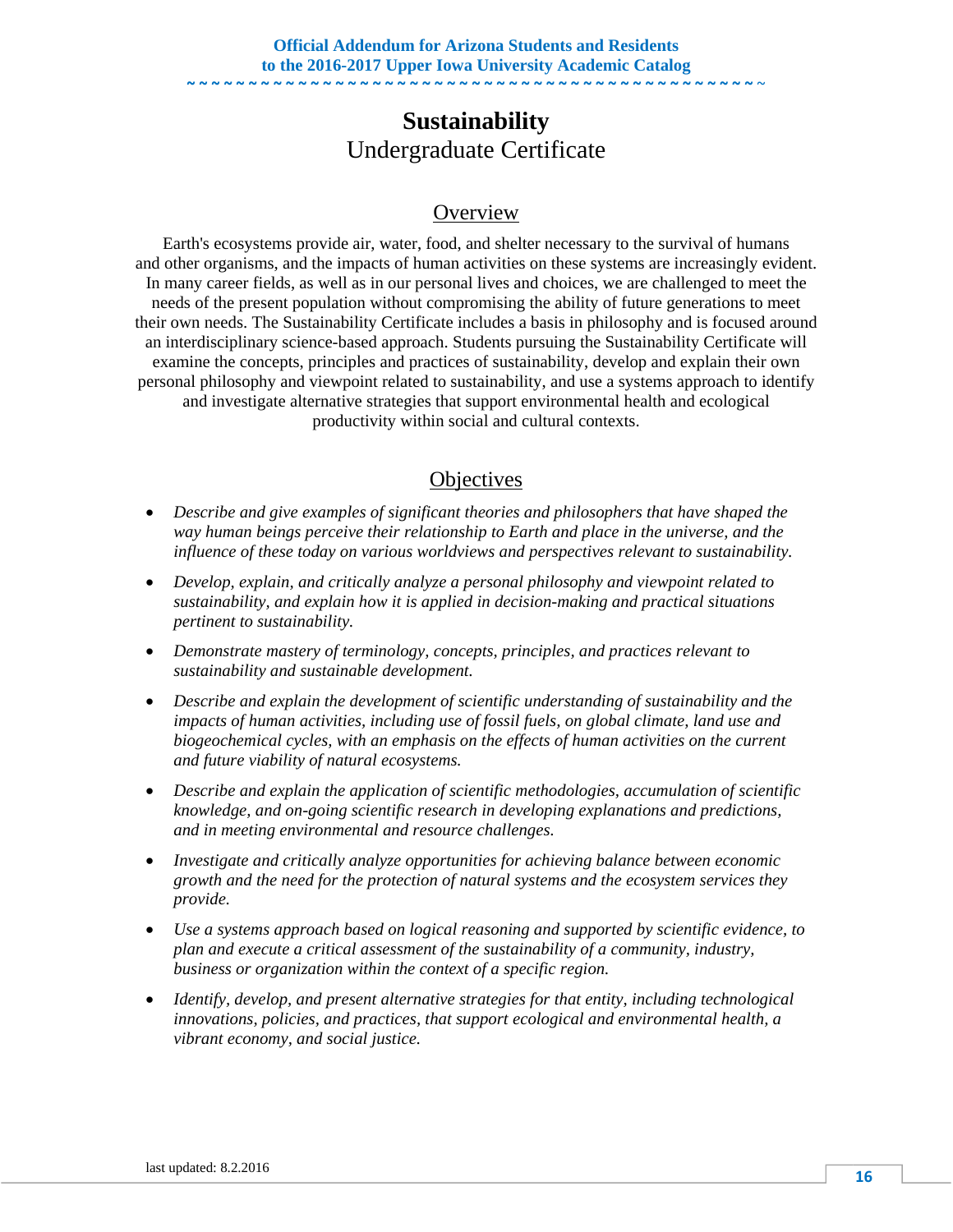### **Graduate Certificates**

# **Accounting**  Graduate Certificate

#### **Overview**

The Accounting certificate at Upper Iowa University will prepare students with the knowledge and skills needed for careers in the financial services industry. The emphasis will integrate management skills with accounting theory and practice. Graduates of this program will be prepared to find innovative solutions to marketplace opportunities associated with a global economy that is characterized by exponential change. The Accounting Emphasis will provide students an opportunity to meet the 150 credit requirement for the Uniform CPA examination. Other outcomes for the emphasis include:

#### **Objectives**

- *Apply accounting concepts and principles to analyze operational opportunities strategically*
- *Utilize technology to share accounting information that is useful to making management decisions*
- *Evaluate investments utilizing accounting principles*
- *Understand the legal and ethical issues associated with accounting information*
- *Utilize accounting concepts to identify risk and protect organizational resources*
- *Evaluate the effects of international standards and international diversification on accounting information*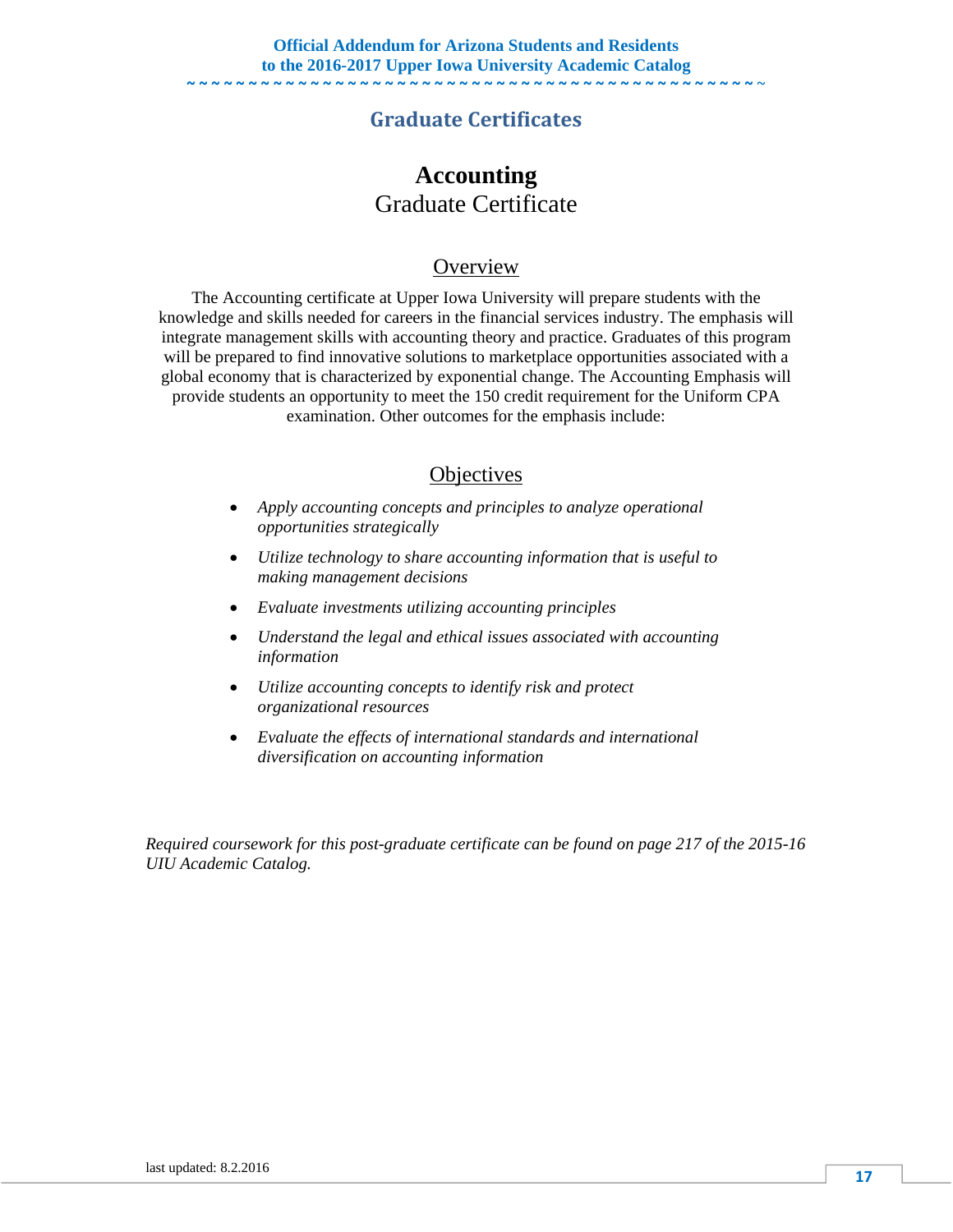# **Corporate Financial Management**  Graduate Certificate

### **Overview**

The Corporate Financial Management certificate at Upper Iowa University will prepare students with the knowledge and skills needed for a career in the financial services industry. This emphasis is intended to provide students with a broad understanding of financial management, financial institutions, and investment strategies. Graduates of this program will be prepared to find innovative solutions to marketplace opportunities associated with a global economy that is characterized by exponential change. Specific outcomes for this emphasis include:

### **Objectives**

- *Understanding of the operating characteristics of financial intermediaries and financial markets*
- *Apply various corporate financial management strategies to evaluate and protect organizational resources from risk*
- *Understanding of the legal and ethical issues associated with corporate financial management*
- *Develop management strategies using corporate financial information*
- *Evaluate investments using corporate financial management strategies*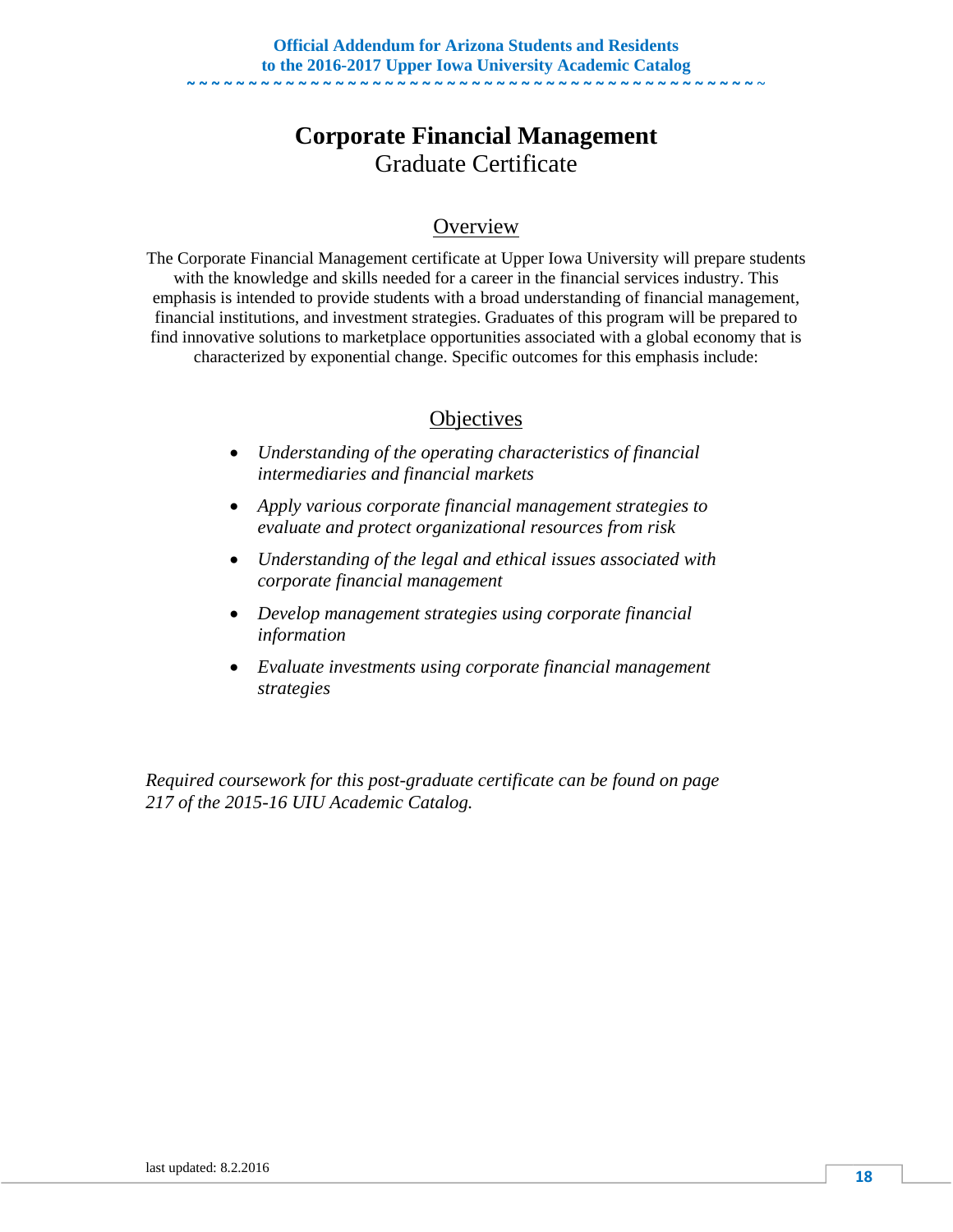# **Human Resources Management**  Graduate Certificate

### **Overview**

The Human Resources Management Certificate at Upper Iowa University provides students with the knowledge and skills needed for careers in the human resource, training and consulting industries. The courses have been reviewed by the Society for Human Resource Management and align with the academic requirements. The certificate integrates management and practical skills to manage the personnel resources of an organization.

### **Objectives**

- *Evaluate the implications of employment law and practices for a workforce in an organization.*
- *Assess the design of succession plans in the management of human resources.*
- *Develop a crisis management plan analyzing the key components for implementation and success of the plan addressing legal, organizational and cultural ramifications.*
- *Analyze the culture, internal power structure and diversity protocol in the management of a human resource department.*
- *Examine the relationships of labor and management, individual and group incentives, and economic and non-economic rewards in the development of human resource strategy.*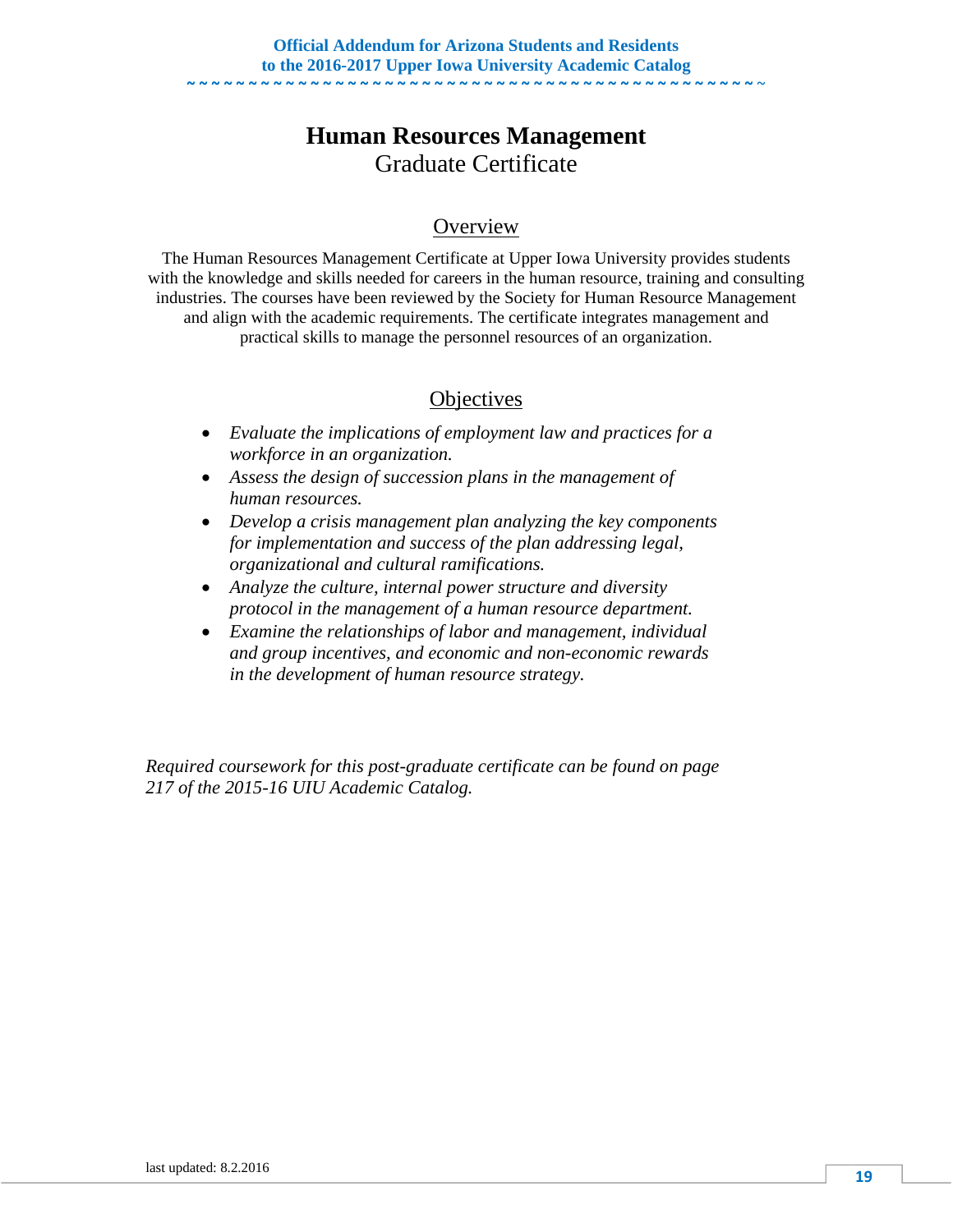# **Organizational Development**  Graduate Certificate

### **Overview**

The Organizational Development Certificate at Upper Iowa University prepares students with the knowledge and skills needed for careers in consulting and areas of management throughout an organization. The certificate integrates management and practical skills to create training and development programs, diagnose organizational structure and develop processes for effective change.

### **Objectives**

- *Conduct research to identify process and procedural changes in an organization; create a long-term plan to change and instill effective permanent improvements.*
- *Analyze the training and development needs of an organization.*
- *Assess technology applications used for intervention diagnoses and implementation planning.*
- *Explain the models of change management and appropriate application in organizational change.*
- *Integrate organizational development theories in strategic planning and international management for an organization.*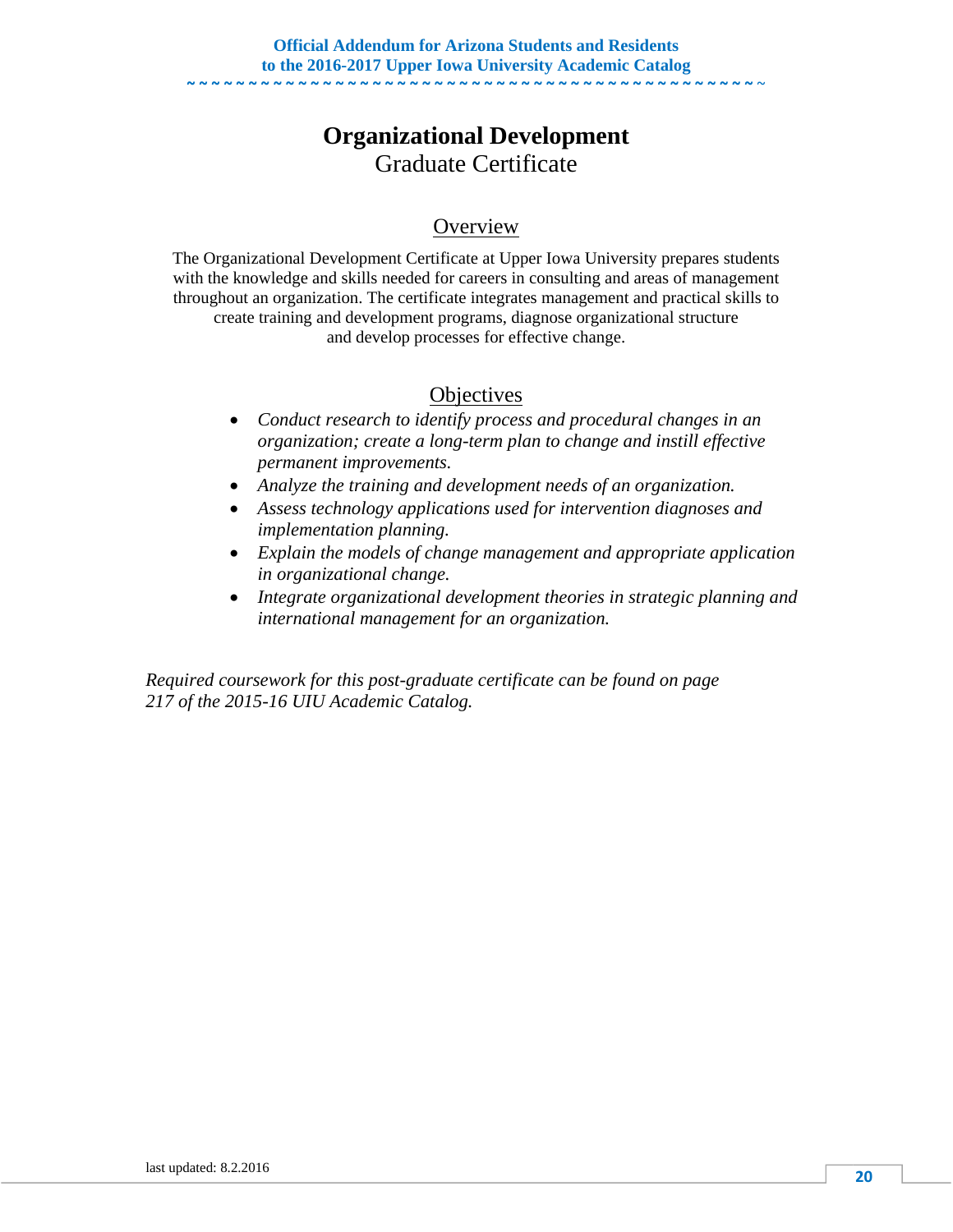### **Student Services Available From UIU**

#### Academic Advising

Once admitted to UIU, each student is assigned an academic advisor who will work with the student throughout his/her time at Upper Iowa University to help ensure that courses are taken in sequence, that basic skills are learned and exercised, and that the curriculum chosen is appropriate to the student's background and aspirations.

#### Academic Support & Success

The goal of UIU's Academic Support Center (ASC) and the Office of Academic Success is to assist all students successfully complete all requirements for earning a degree from Upper Iowa University. The ASC provides a variety of free programs and services including a Tutor Center, a Supplemental Instruction (SI) program and a Peer Assisted Learning (PAL) program. Non-residential UIU centers have tutors available to students part, if not full, time. "Making the Grade: Strategies for Success" are 30-minute weekly workshops that focus on areas of common concerns for students; for students who cannot attend the workshops on campus, all sessions are archived and available online.

#### Bookstore ("Peacock Connection")

The Peacock Connection, UIU's book/logo store, offers textbooks, UIU logo merchandise and office/school supplies. Items can be purchased by non-campus students via the UIU website.

#### Career Development

UIU's Office of Career Development (OCD) and Career Resource Library are located on campus within the Office of Student Development. OCD resources and staff are available to all UIU students, as well as alumni, in various stages of career and academic life. Graduate school information, selfassessment, individualized career guidance, resume reviews and job opportunities are just a few of the areas UIU Career Development can assist with, both in person, by phone, and through the UIU website.

#### Counseling

UIU's Counseling Center provides individual and group counseling sessions to enrolled students at no cost. The center also provides outreach programs on a variety of mental health issues. The University's care and concern for its students is demonstrated through the Director of Counseling Services' involvement on both the Student of Concern (mental health issues) and the Save Our Students (academic issues) Teams where she plays an integral role.

#### Disability Services

The purpose of UIU's Disability Services (DS) is to provide support to students, faculty, and staff through informative online resources and disabilities service personnel in compliance with ADAAA guidelines. Disability Services is committed to ensuring equal access to educational and co-curricular activities to qualified students with disabilities as mandated by the ADAAA and Section 504 of the Rehabilitation Act of 1973. Disability Services positively impacts the learning experiences of students with disabilities by offering support and encouragement, and empowering students toward selfadvocacy.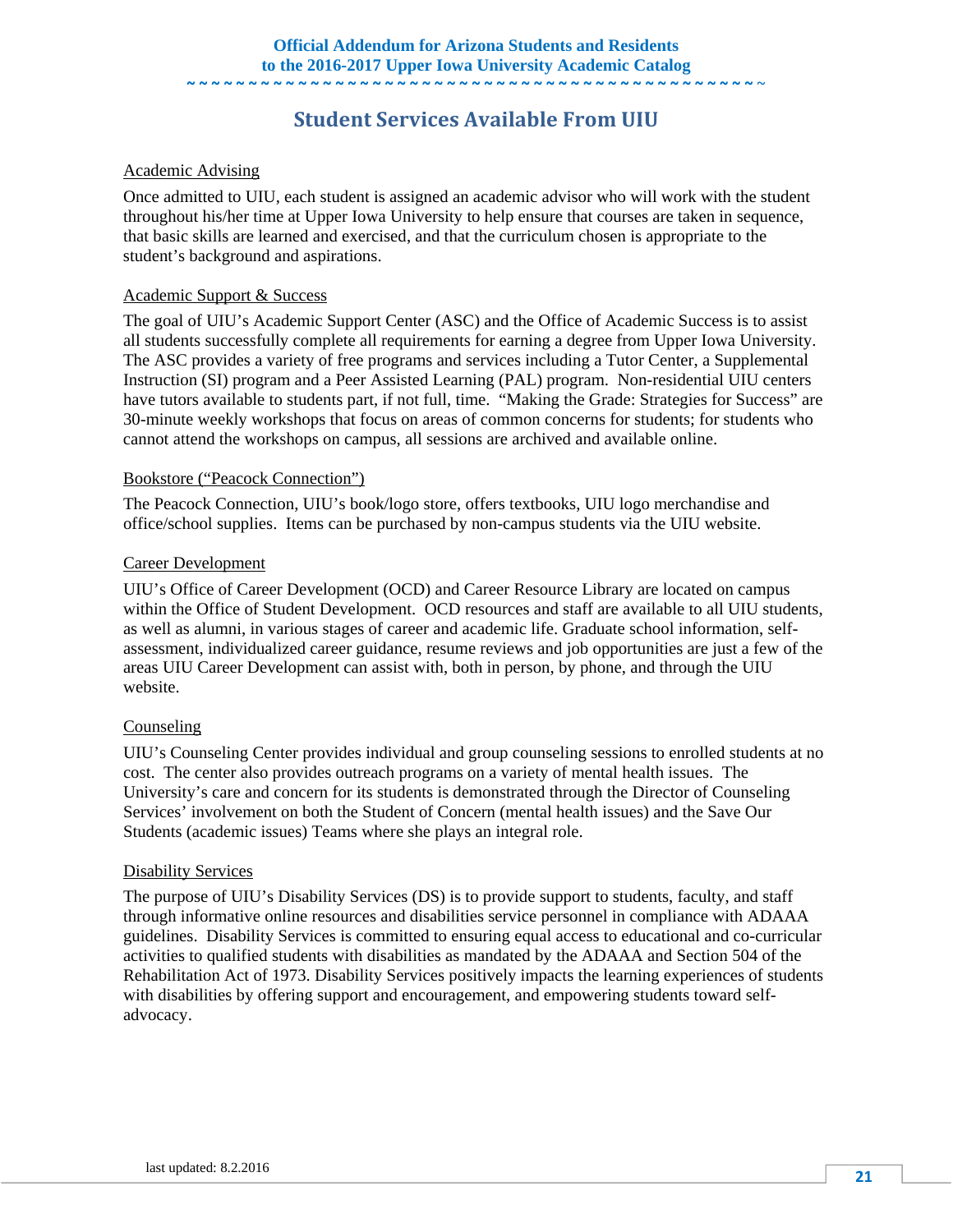Upper Iowa University will make accommodations for learners who disclose a disability (learning, physical, or psychological) and provide appropriate documentation. It is the learner's responsibility to disclose a disability in a timely manner as well as arrange and pay for all disability assessments. Because scheduling classes in accessible facilities can require reasonable advanced planning, UIU recommends that people with disabilities accepted for admission identify themselves to the Coordinator of Disability Services no later than three months prior to the start of their entry term.

In addition to facility accommodations, other examples of accommodations available are alternative text formats and test-taking accommodations. Links to a number of free web-based assistive technology tools are provided on the UIU Disability Service's website at *www.uiu.edu/disabilityservices*.

#### Financial Aid

Staff at all UIU Educational Centers are able to assist students and answer questions regarding the financial aid process and collect forms to complete financial aid files. Center and Fayette campus staff work closely together to complete the student's financial aid process and students may also contact staff at the campus at any time.

#### Information Technology & Help Center

The Upper Iowa University Information Technology (IT) Department provides support for all of Upper Iowa University's technological functions. This includes UIU owned computers, the UIU portal (myUIU), student/faculty/staff email accounts, the student administrative system (Jenzabar), and other entities.

There are fourteen computer labs for student use on campus. In addition, larger UIU educational centers have Learning and Resource Centers where students can study quietly and/or use public computers; smaller education centers generally have at least one, usually more, computers available for student use.

UIU's IT Help Center is the central point of contact for the UIU Community for technology related incidents, problems, and requests. Students may talk to someone in the Help Center via phone or live online chat weekdays. Or, students can submit service tickets via the Help Desk's web page.

#### **Orientation**

So as to make the transition to Upper Iowa University, and for many people to college itself, a success, all incoming UIU students are strongly encouraged to attend an Orientation Session prior to beginning their first term of classes at UIU. On campus and at large education centers, Orientation is conducted as a group workshop; in smaller centers the orientation topics are usually covered in a one-on-one session with a student's academic advisor.

Some of the topics covered in Orientation are: overview of UIU services available, who to contact for what questions, attendance and other academic policies, the registration process (including how to add, withdraw, and drop), options for where to get textbooks, student responsibilities and conduct expectations, and financial aid. In addition there is hands-on computer time during which students can activate their UIU email account, learn their way around the school portal (i.e. grades, registration, announcements), and explore the school website.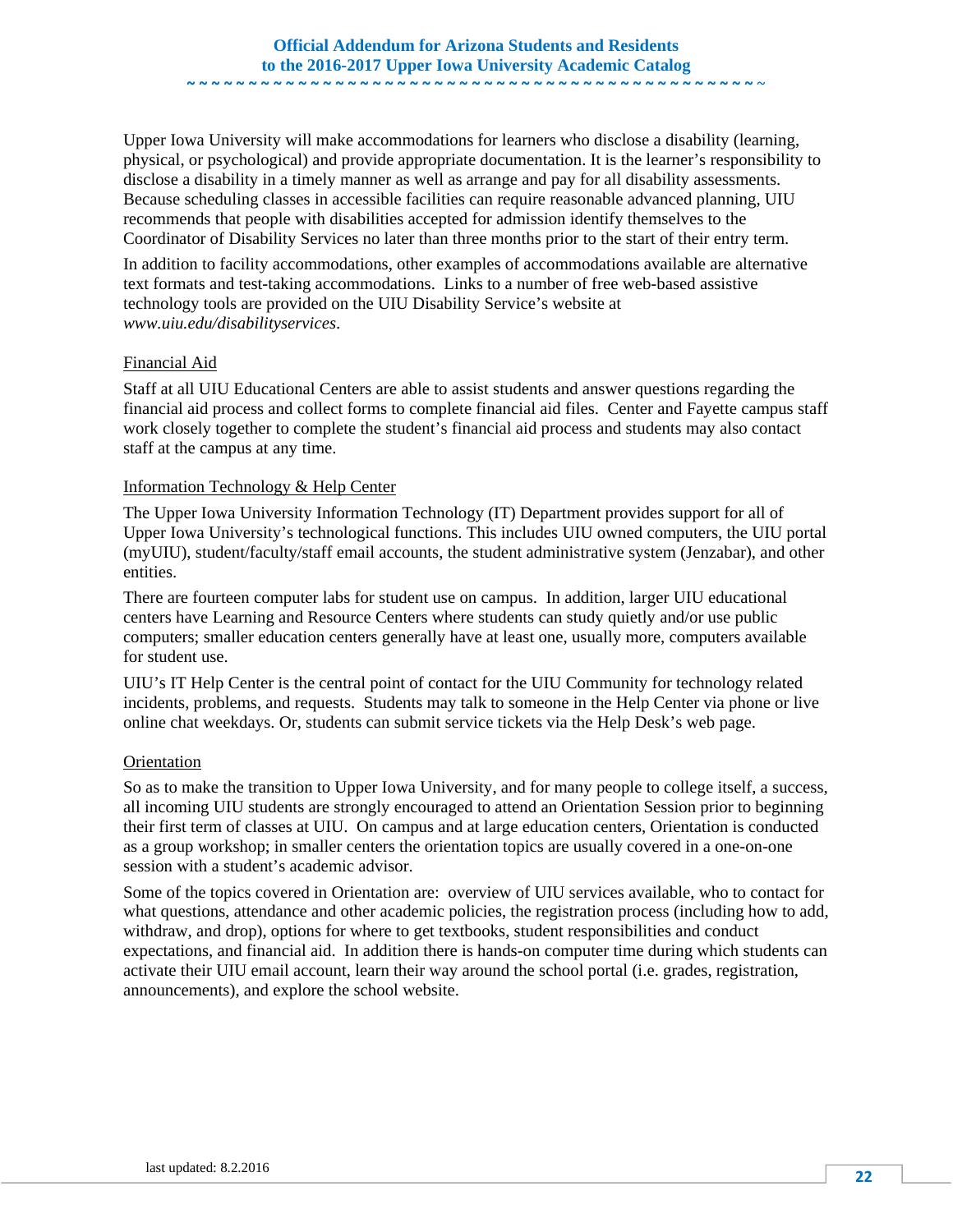# **New and Modified Policies**

#### **Student Readmit Policy** (replaces Student Returner Cohort Policy)

Any student previously enrolled in a degree seeking program at Upper Iowa University who returns to Upper Iowa University to register for courses after not attending a minimum of two consecutive terms, other than Fayette summer, will be considered a readmit. All readmits will be required to complete an information update form.

#### **Transcript Disclosure Policy**

When it is discovered that a student who is currently enrolled in courses at Upper Iowa University has not disclosed all attendance at previous institutions to the University, the student will receive written notification from the Registrar's Office requesting the student to provide official transcript(s) to the University. The student will have one full term to produce the official transcript(s). If transcript(s) have not been received at the end of one full term, the student will not be allowed to register for the following term. Future registration with the University is dependent upon receipt of the official transcript(s).

#### **Student Cohort Policy**

Upon admission to Upper Iowa University, each new student will be assigned a cohort code. This cohort code will only be changed when a student advances from one division level to a higher division level (i.e. undergraduate division to graduate division).

#### **Financial Aid Disbursement Policy**

Financial aid will be transferred to student accounts at the end of the second week of the semester, provided that the student has accurately completed and submitted the necessary paperwork 14 days prior to the start of the semester and has accepted the award letter 7 days prior to the start of semester.

| Paperwork to be completed by returning students | Paperwork to be completed by new students   |
|-------------------------------------------------|---------------------------------------------|
| . FAFSA                                         | . FAFSA                                     |
| . Verification materials (where applicable)     | . Master Promissory Note (MPN)              |
|                                                 | . Verification materials (where applicable) |
|                                                 | . Online entrance counseling                |
|                                                 |                                             |

During the semester, award letters will be generated within 7 days after the student has accurately completed and submitted the necessary paperwork. Financial aid will be posted to student accounts on a weekly basis if/when necessary steps have been completed.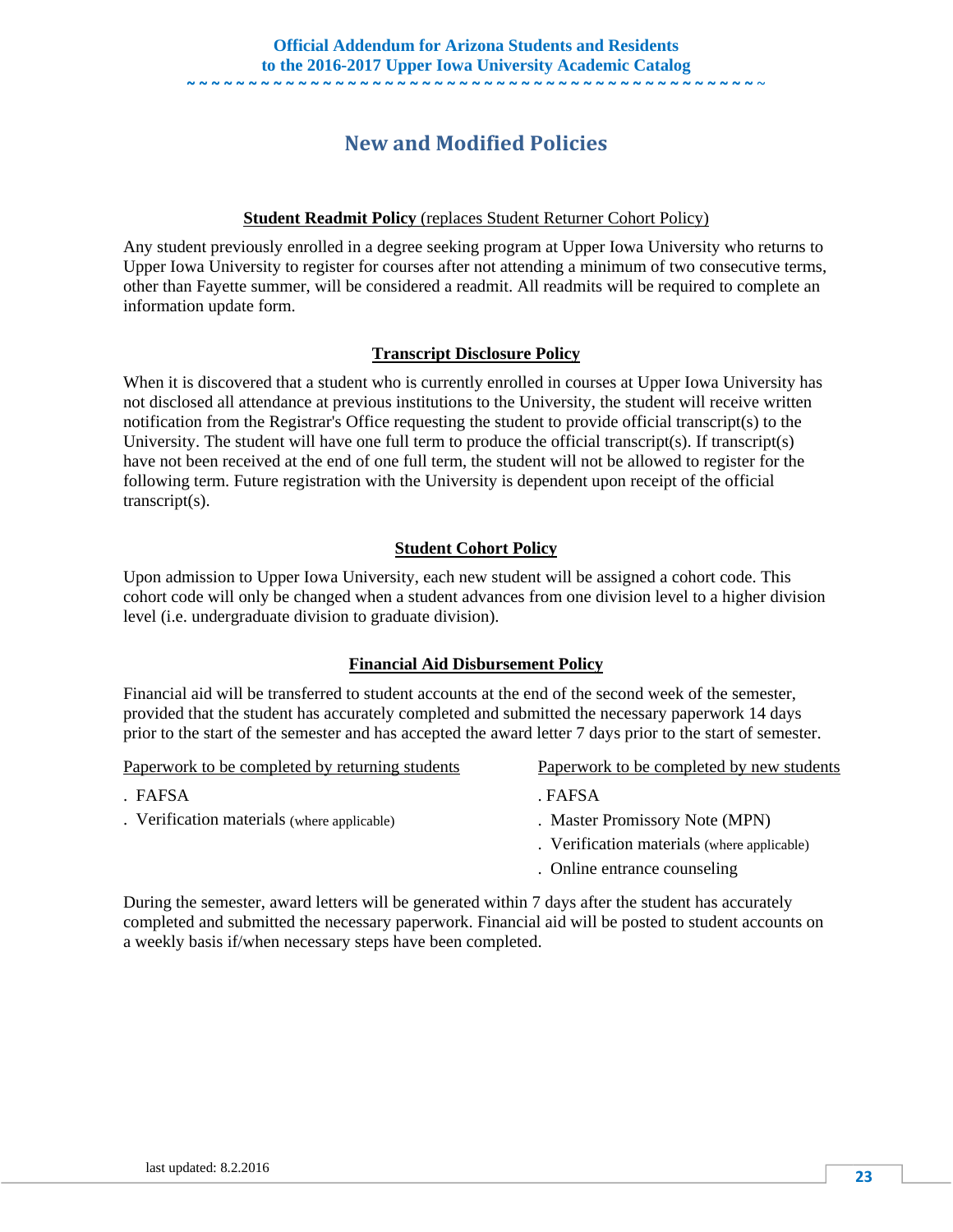#### **Refund Policy for Arizona Residents**

An applicant who provides written notice of cancellation within three days (excluding Saturday, Sunday, and federal and state holidays) of signing an enrollment agreement is entitled to a full refund of all monies paid. No later than 30 days of receiving the notice of cancellation, Upper Iowa University shall provide the 100% refund.

In addition, student may withdraw after instruction has started and receive a pro rata refund for the portion of the tuition and other refundable charges according to the following:

| <b>Academic Extension Centers, Online Program,</b><br>& Master Programs | Percent<br>Refund | <b>Self-Paced Degree Program</b>                              | Percent<br>Refund |
|-------------------------------------------------------------------------|-------------------|---------------------------------------------------------------|-------------------|
| Withdrawal before the first class meeting                               | 100%              | On or before the $1st$ day of the                             | 100%              |
| Withdrawal during week one                                              | 75%               | After the $1st$ lesson through 10% of the                     | 90%               |
| Withdrawal during week two                                              | 50%               | After the 1 <sup>st</sup> 10% through the 1 <sup>st</sup> 25% | 50%               |
| Withdrawal during week three                                            | 25%               | After the 1 <sup>st</sup> 25% through the 1 <sup>st</sup> 50% | 25%               |
| Withdrawal during week four                                             | 25%               | After the $1st 50%$ of the enrollment                         | $0\%$             |
| Withdrawal after week four                                              | 0%                |                                                               |                   |

*Note: These percentages are also used to determine eligibility for state aid you may have received.* 

Upper Iowa University is required to use a statutory schedule to determine the amount of Title IV aid that you have earned when you cease attendance based on the period of enrollment. Up through the 60 percent point in each period of enrollment, a pro rata schedule, based on number of days in attendance divided by number of days in the payment period, will be used to determine the amount of Title IV aid you have earned at the time of withdrawal.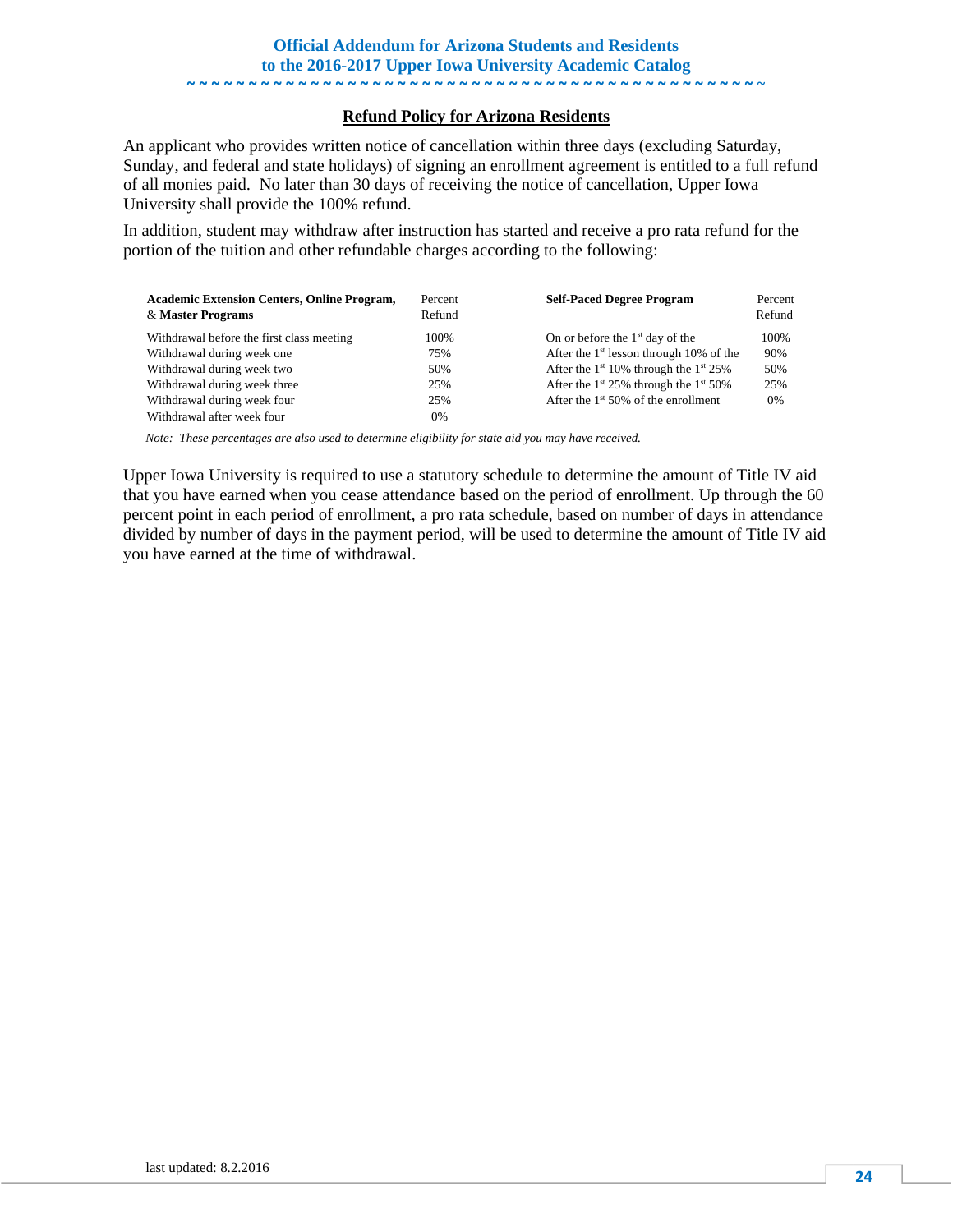### **UIU Student Grievance Procedures**

The student complaint procedures are established to address concerns that arise within the University community. There are various procedures available to students depending upon the complaint. *A complaint is a concern regarding a policy or procedure that has been inappropriately or unjustly applied or a charge against an individual's behavior.* Non-Discrimination Policy Violations, Grade Appeals, Affirmative Action violations, Academic Suspension Appeals, Student Conduct Violations and Sexual Abuse/Harassment are to be filed according to set University policy governing those areas as delineated in the Student Handbook and Catalogs. All other complaints may use the Informal and Formal Student Complaint procedures.

#### *Informal Procedures*

Most complaints can be worked through informally by addressing the concern with the person involved and his/her direct supervisor or department head. The steps would include:

- The student will discuss the concern with the supervisor of the division or department head in which the concern arose.
- The supervisor/department head will be allowed to discuss and investigate the concern with all those involved and develop options for resolution.
- The supervisor/department head will then discuss the options with the students. If the student is not satisfied with any of the options, they may file a formal complaint which will result in a hearing.
- For all those complaints that are resolved, the supervisor/department head will complete the online form to notify the Dean of Students of the informal student complaint and the final resolution. This is the link to the Informal Complaint Form: http://www.uiu.edu/support/staff-complaint.html

#### *Formal Complaint Procedures*

The University provides procedures to insure that all student grievance and complaints will be given a fair hearing. The following procedures have been established as the formal grievance or complaint procedures.

- To initiate the formal process the student will complete the Student Complaint Form on the UIU website at http://www.uiu.edu/support/student-formal-complaint-form.html
- When the form is submitted the student will receive the following message: "The Dean of Student Development has been forwarded your complaint. Our goal is to assist you as soon as possible. If you have not heard from someone within five working days, please contact the Dean of Student Development at deanofstudents@uiu.edu or 563 425 5214."
- The Dean of Students will review the submissions and ensure the complaint is directed to the appropriate supervisor/department head for further investigation and the assignment of a hearing committee. The supervisor/department head will conduct an investigation which includes gathering written statements from all parties involved. The documentation will be held on file until the complaint is resolved through the formal procedures.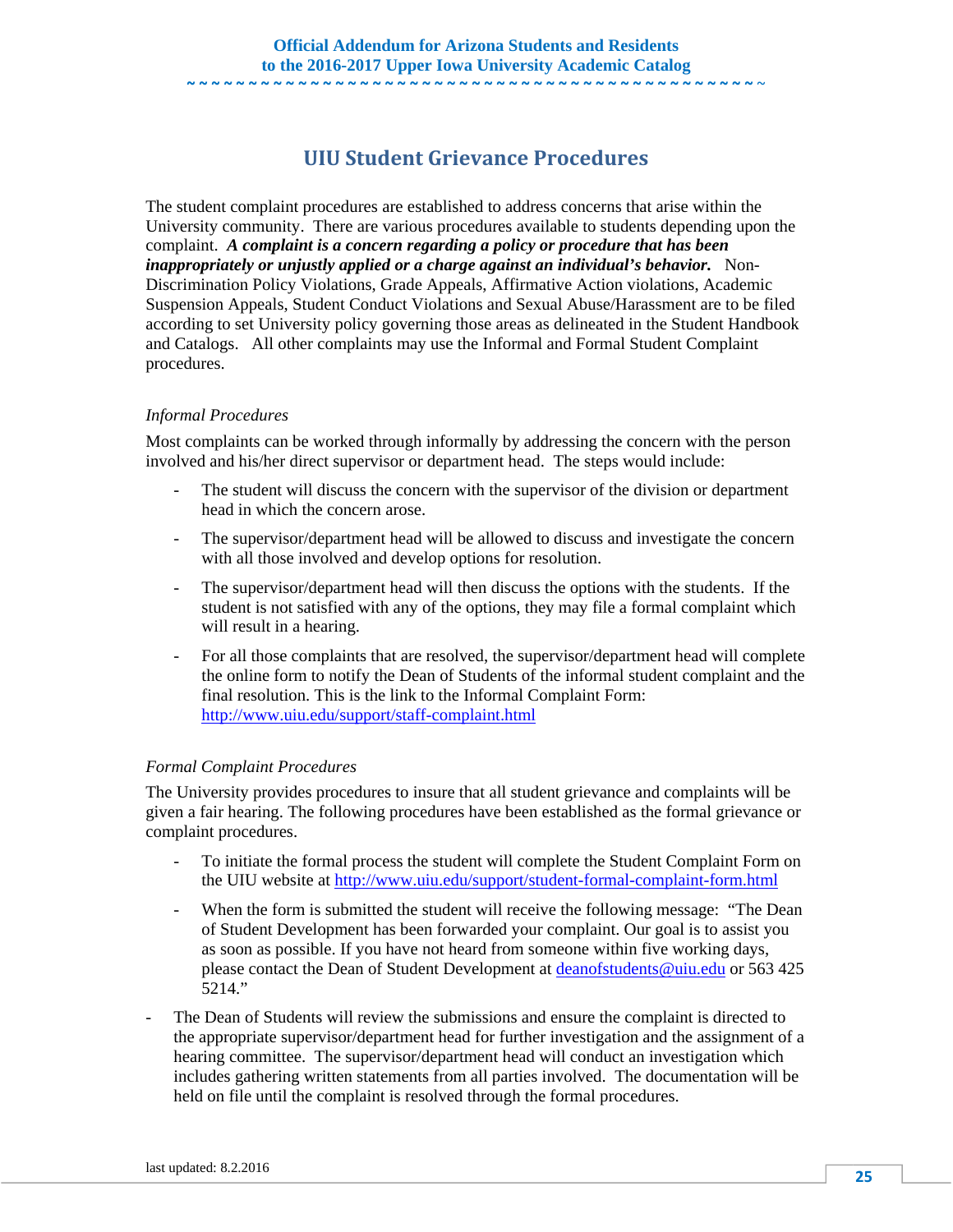#### **Official Addendum for Arizona Students and Residents to the 2016-2017 Upper Iowa University Academic Catalog ~ ~ ~ ~ ~ ~ ~ ~ ~ ~ ~ ~ ~ ~ ~ ~ ~ ~ ~ ~ ~ ~ ~ ~ ~ ~ ~ ~ ~ ~ ~ ~ ~ ~ ~ ~ ~ ~ ~ ~ ~ ~ ~ ~ ~ ~** ~

#### *Hearing Committee Selection and Procedures*

- 1. When a hearing is requested in writing to the University, the student bringing the complaint/grievance will have the right to select one person of a three-member hearing committee from among University employees or the University student body.
- 2. The administrative head of the University division containing the unit where the complaint is alleged to have occurred will be able to select one person from among University employees to be a member of the three-member committee.
- 3. The two persons who have been selected under (1) and (2) above will then select a third person, from among University employees or the University student body, who will serve as chairperson of the committee.
- 4. Should the two persons not be able to agree on a chairperson, the Dean of Students and the chairperson of the Faculty Judicial Board will be responsible for recommending another procedure to select a chairperson or may assume authority to designate a UIU employee to serve as the chairperson.
- 5. A verbatim record will be kept of the hearing and a copy of the record will be made available to both parties.
- 6. In case of disagreements concerning interpretations of procedures, the judgment of the chairperson of the hearing committee will prevail.
- 7. Each party to the dispute will be entitled to have one or two representatives, plus not more than five observers, present at the hearing, unless the aggrieved party requests a private hearing, in which case no observers may attend.
- 8. After a period of private deliberation, the hearing committee will make the decision by simple majority vote, with the chairperson as a voting member. The vote will be taken by secret ballot.
- 9. The chairperson of the hearing committee will submit in writing the committee recommendations to the supervisor/department head for final action.
- 10. The supervisor/department head will make necessary hearing arrangements.

The supervisor/department head will notify the Dean of Students as to the outcome of the formal process. The Dean of Students will utilize the informal and formal complaint process to document the numbers and kinds of complaints the University is receiving to determine if there are specific issues or concerns that need to be addressed. Any significant number of common complaints will be forwarded on to the appropriate administrator for resolution.

#### *External Complaint Process*

If the student complaint cannot be resolved after exhausting the institution's grievance procedure, the student may file a complaint with the Arizona State Board for Private Postsecondary Education. The student must contact the State Board for further details.

 Arizona State Board for Private Postsecondary Education 1400 West Washington, Room 260 Phoenix, AZ 85007 Phone: 602.542.5709 Website: http://azppse.gov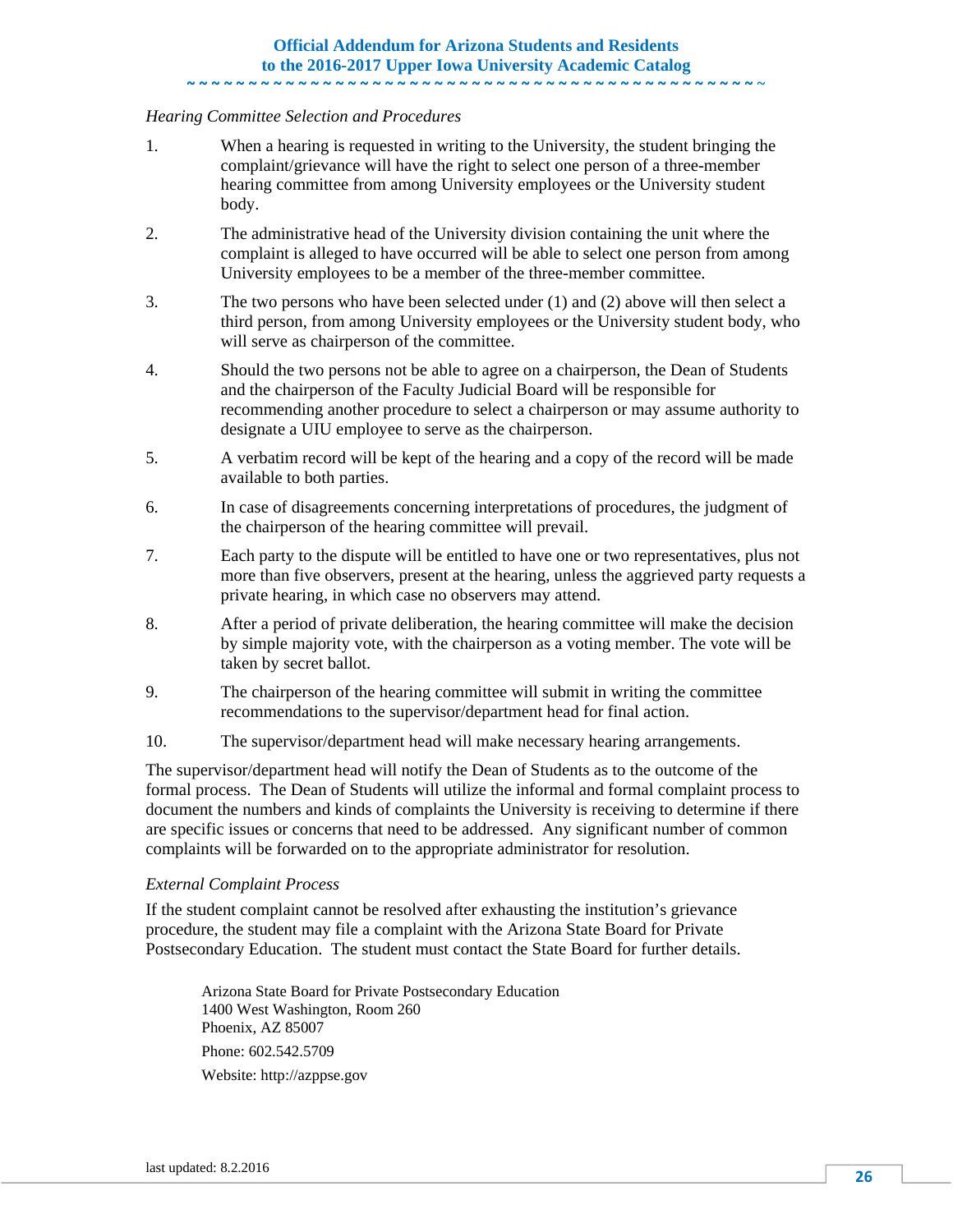# **Managing the Cost**

Current tuition and fees at Upper Iowa University are published in UIU's catalogs as well as on the UIU website, at http://www.uiu.edu/academics/catalog/index.html. Arizona residents pay the same tuition as residents of Illinois and Wisconsin.

Tuition charges are reviewed annually and are subject to change as approved by UIU's Board of Trustees. UIU does not "grandfather" tuition of then current students. Textbook and supply charges are separate from tuition and vary by course. Lab fees may also be applicable for some courses and would be in addition to regular tuition and fees. UIU works with students to help them find as much financial assistance as possible.

Upper Iowa University has no formal payment plans for Academic Extension students. UIU will work with any alternative loan program a student chooses.

#### Tuition Discounts

UIU meets all federal requirements and participates in Title IV.

Upper Iowa University offers a 10 percent discount on tuition to Arizona residents enrolled in the Nursing degree program.

Upper Iowa University also offers a 10 percent discount on tuition to all military personnel (active, guard, reserve, and retired), as well as their family members who are Department of Defense identification card holders.

UIU is certified to offer the following veterans' benefits: Post-9/11 GI Bill (Chapter 33), Yellow Ribbon Program, Montgomery GI Bill (Chapter 30), Montgomery GI Bill - Selected Reserve (Chapter 1606), Reserve Educational Assistance Program (REAP) (Chapter 1607), Veterans Educational Assistance Program (VEAP) (Chapter 32), Survivors' and Dependents' Educational Assistance Program (DEA) (Chapter 35).

UIU offers a 10 percent discount on tuition to all students employed by partners in the *Corporate Advantage* program. UIU's currently has over 40 *Corporate Advantage* partners; a list of them can be found at: http://www.uiu.edu/financial-aid/cap.html

UIU has reached articulation agreements with numerous two-year colleges throughout the United States. The terms of each agreement apply to transfer students regardless of which UIU mode of study they pursue – on campus, at a center, or through distance education. For a list, see http://www.uiu.edu/future/articulations/index.html. All full-time and part-time faculty and staff members at these *Partnership Advantage* institutions (including adjunct faculty) receive a 10 percent tuition discount for all courses taken at UIU for academic credit. UIU will also waive the Online Graduate Application fee for *Partnership Advantage* faculty and staff members who apply to the MBA, MHEA or MPA programs.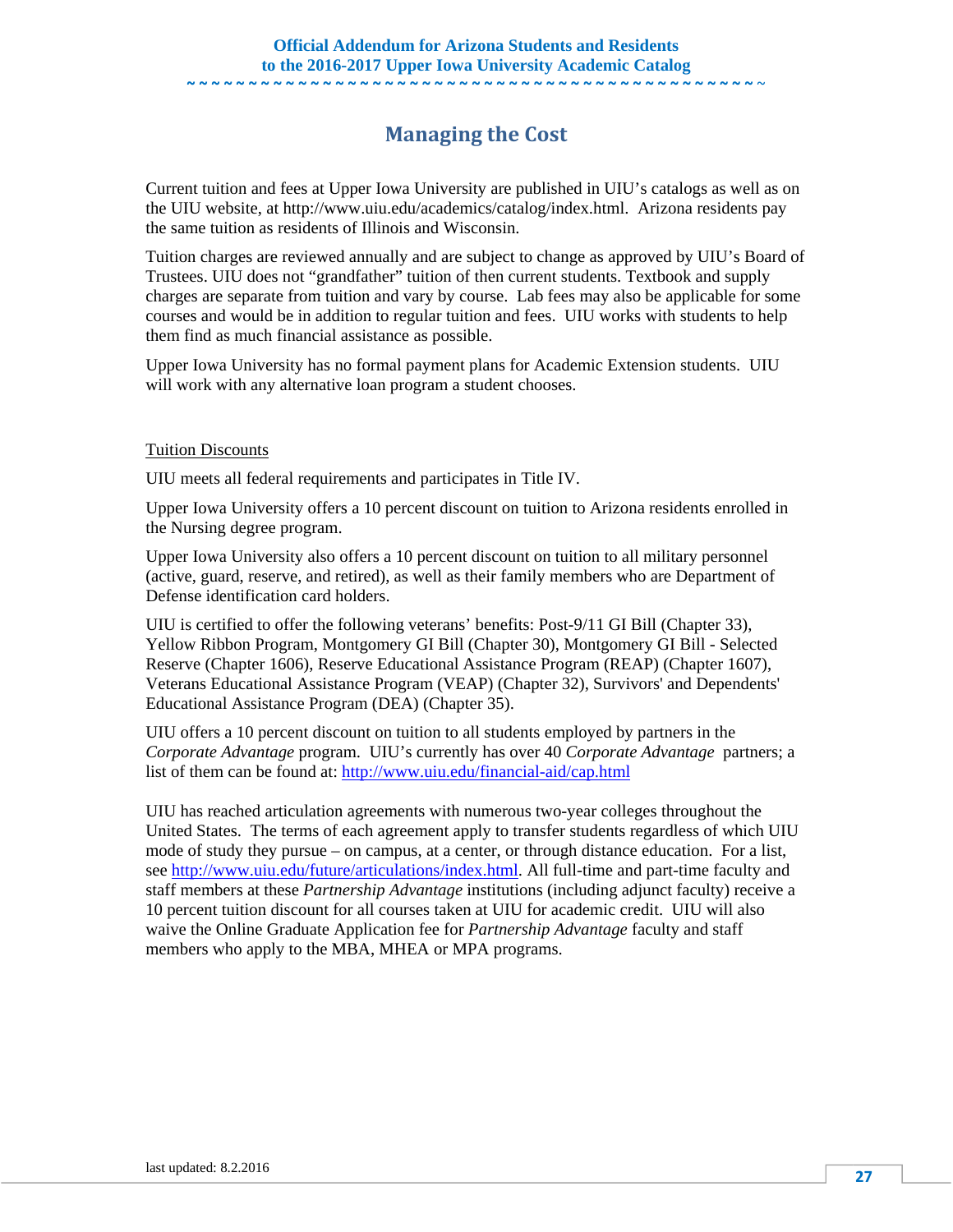#### Scholarships

UIU students can compete for scholarships awarded by the University's "Honors and Awards Committee" each year. Private scholarships may be available through your membership in professional organizations, local or regional civic organizations, or for specific majors.

#### Financial Aid

UIU offers Financial Aid packages to individuals who meet federal guidelines. To determine eligibility for Financial Aid funding, a person must complete the Free Application for Federal Student Aid (FAFSA) which can be obtained through a UIU center or completed online at www.fafsa.ed.gov. Examples of Financial Aid include:

•Federal Pell Grant - Monies awarded to students who demonstrate significant financial need. The Pell Grant is gift aid that does not require repayment.

•Iowa Tuition Grant - For Iowa residents only, Iowa Tuition Grant monies are awarded to students who demonstrate financial need. Iowa Tuition Grant does not require repayment.

•Federal Subsidized and Unsubsidized Stafford Loans - The subsidized and unsubsidized Stafford loans are low-interest loans and require repayment beginning six months after falling below half-time status.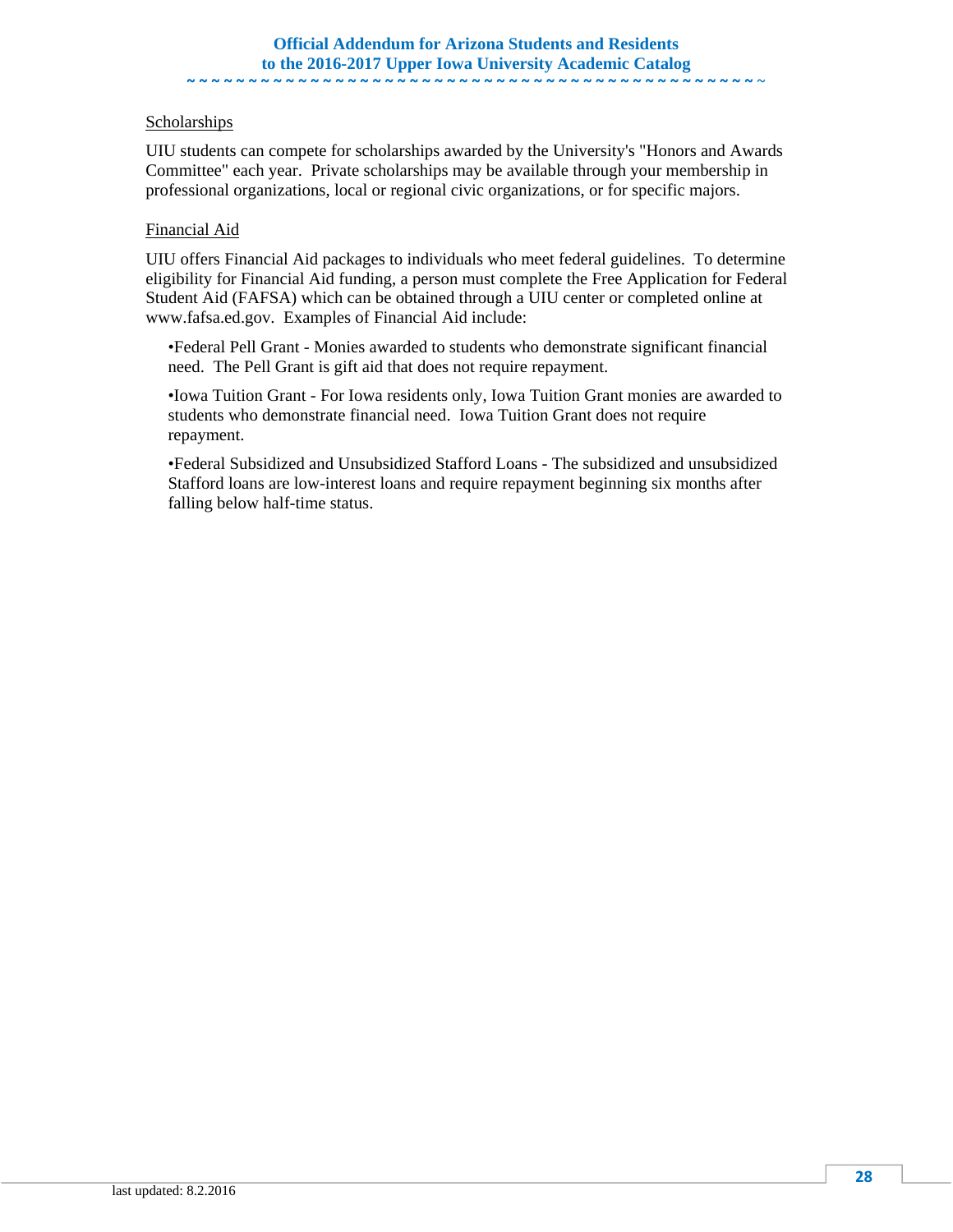

# **Enrollment Agreement for Domestic Arizona Students**

| STUDENT NAME:                                 |                                                                                                                                                                                                                                |                                                            |  |
|-----------------------------------------------|--------------------------------------------------------------------------------------------------------------------------------------------------------------------------------------------------------------------------------|------------------------------------------------------------|--|
| ADDRESS:                                      |                                                                                                                                                                                                                                | CITY/STATE/ZIP:                                            |  |
| PRIMARY PHONE:                                | DATE OF BIRTH:                                                                                                                                                                                                                 | SSN:<br><u> 1980 - John Stein, Amerikaansk politiker (</u> |  |
|                                               | PHONE: The contract of the contract of the contract of the contract of the contract of the contract of the contract of the contract of the contract of the contract of the contract of the contract of the contract of the con |                                                            |  |
| PRIMARY COURSE LOCATION:                      | DEGREE SOUGHT:                                                                                                                                                                                                                 |                                                            |  |
| INTENDED START DATE:<br>ANTICIPATED END DATE: | DEGREE PLAN YEAR: 2016-17                                                                                                                                                                                                      | LENGTH OF PROGRAM (in credit hours):                       |  |

PER-CREDIT TUITION & FEES < for academic year 2016-17> <all are subject to change for subsequent academic years>

| Arizona centers, undergraduate                                                     | \$430 | Enrollment deposit                                                                     | \$250 |
|------------------------------------------------------------------------------------|-------|----------------------------------------------------------------------------------------|-------|
| Center for Distance Education, undergraduate online                                | \$430 | Graduation Application fee                                                             | \$65  |
| Center for Distance Education, undergraduate self-paced degree                     | \$325 | Certificate Claim fee                                                                  | \$30  |
| Center for Distance Education, graduate, MPA                                       | \$509 | LiveText fee                                                                           | \$90  |
| Center for Distance Education, graduate online, MBA                                | \$535 | Audit fee                                                                              | \$95  |
| Center for Distance Education, graduate online, M.Ed.                              | \$441 | Transcripts, per paper copy                                                            | \$8   |
| Application fee, non campus, nonrefundable                                         | \$50  | Transcripts, per faxed copy                                                            | \$10  |
| Self-Paced Degree Program administrative withdrawal fee                            | \$99  | Transcripts, per copy faxed & mailed                                                   | \$15  |
| * Textbook, material & lab costs vary by course and are not included in the above. |       | * For testing, experiential learning, student teaching, & insurance fees, see catalog. |       |
| * Application fee is waived for applications completed online,                     |       | * LiveText fee is a one-time fee for entering degree-seeking undergraduates            |       |

*\* Arizona residents enrolled in UIU's BSN degree program receive a 10 discount on tuition.* 

See reverse for Refund Policy, Graduation Requirements, Transferability of Credits, and Nondiscrimination Policy

#### STUDENT ACKNOWLEDGEMENTS

STUDENT NAME:

I hereby acknowledge receipt of Upper Iowa University's catalog and handbook dated 2016-2017 as well as the corresponding catalog addendum for Arizona residents, and understand that these documents are incorporated as part of this enrollment agreement.

I have carefully read and received an exact copy of this enrollment agreement.

I understand that Upper Iowa University may terminate my enrollment if I fail to comply with attendance, academic, and/or financial requirements or if I fail to abide by established standards of conduct, as outlined in the school catalog and/or handbook. While enrolled in the school, I understand that I must maintain satisfactory academic progress as described in the school catalog.

I understand that it is my responsibility to submit financial aid applications and documents before the deadline. \_\_\_\_

I understand that my financial obligation to Upper Iowa University must be paid in full before I can register for subsequent terms. \_\_\_\_

I understand that no diplomas, grades, or transcripts will be released until all indebtedness to Upper Iowa University is paid in full. \_\_\_\_

I understand that Upper Iowa University does not guarantee job placement to graduates upon program completion or upon graduation. \_\_\_\_

I understand that Upper Iowa University reserves the right to cancel courses and to review course offerings and requirements, course contents, course titles, and the sequencing of courses within its degree programs.

I understand that the tuition and fees noted above are guaranteed for the current academic year and may be subject to change in future years.

I understand that if I default upon this agreement I will be responsible for payment of any collection fees or attorney fees incurred by Upper Iowa University.

My signature below indicates that I have read and understand all aspects of this agreement and acknowledge my legal responsibilities in regard to enrollment at Upper Iowa University.

STUDENT DATE

This agreement is hereby accepted by **DATE** DATE